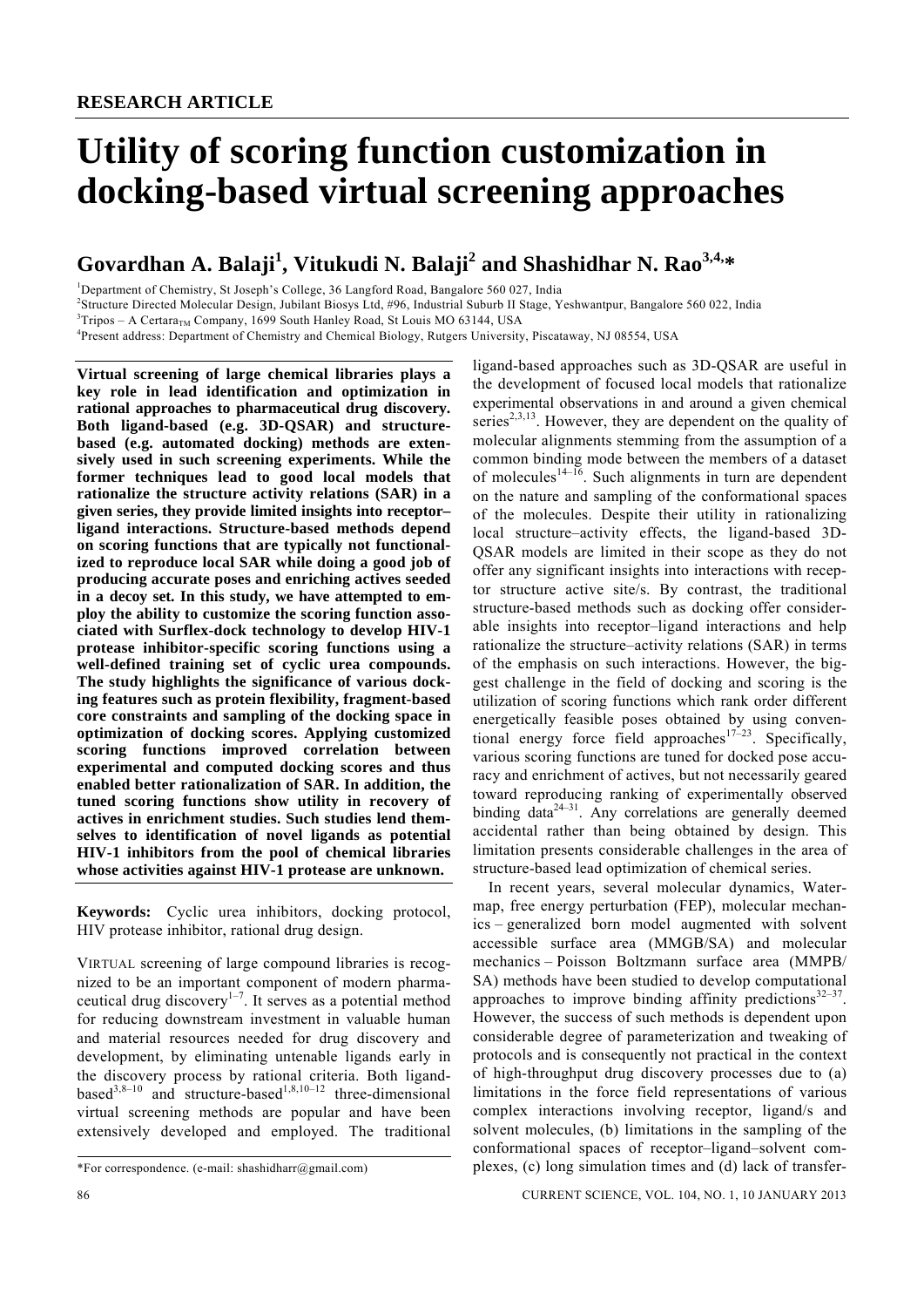ability of protocols to systems significantly different from the ones for which initial optimizations are done.

 In this study, we have investigated the utility of scoring function customization feasible through the Surflex $d\n\rm{ock}^{24,29}$  approach to examine if such customization can improve upon the correlation between experimental binding affinities and docking scores. To the best of our knowledge, Surflex-dock is the only docking technology which allows out-of-the-box ability to customize scoring function toward reproducing experimental binding affinities. As an example, we have used a focused training set of nine isomers of a cyclic urea-based HIV-1 protease inhibitor<sup>38</sup> to carry out such a customization using a variety of computational protocols involving protein side chain and main chain flexibility, sampling level of docking space and fragment-based core constraints. The HIV-1 protease inhibitory activities of these compounds span more than three orders of magnitude. We have demonstrated that the customized scoring functions do lead to improvements in correlations between experimentally observed binding affinities and docking scores. We have used some of the customized scoring functions to carry out enrichment studies to analyse their impact on retrieving a set of active cyclic urea-based HIV-1 protease inhibitors seeded in a HIV-specific decoy dataset obtained from DUD (**http://dud.docking.org**). We find that the customized scoring functions do lead to marginal improvements in the enrichment of active ligands. Thus, it appears that chemotype-specific scoring function customization may be a useful alternative strategy to more expensive simulations-based approaches involving molecular dynamics and FEP methods.

#### **Materials and methods**

#### *Target protein, data sets and molecular modelling*

All the docking studies were carried out using the protein–ligand complex with crystal structure entry with code  $1QBT^{39}$  (Protein Data Bank –  $\frac{http://www.pdb.org)}{40}$ . The ligand containing a seven-membered ring cyclic urea, in this complex is a potent inhibitor of HIV-1 protease (binding  $K_i$  of 0.024 nM)<sup>39</sup>. There are no X-ray crystallographic water molecules in this complex as the urea moiety displaces the active-site water present in the bound complex of HIV-1 with peptidic inhibitors (e.g. the PDB code  $4PHV)^{40,41}$ . This complex was employed as input for protein preparation in Sybyl-X (version  $1.3$ )<sup>37</sup>. Hydrogen atoms were added to the protein–ligand complex and the terminal residues were maintained in their charged states ( $NH_3^+$  and COO $^-$ ). All the amide moieties in the side chains of asparagine and glutamine were adjusted to optimize their interactions with surrounding residues and groups of atoms. The protonation states of the two histidines were retained at their default values of HID (hydrogen on the  $N^{\delta}$  atom) since they are beyond the

8 Å shell around the ligand. The protein–ligand complex was subjected to 'staged minimization' which consisted of the following steps: (i) minimization of hydrogen positions, (ii) minimization of side chain atoms, (iii) minimization of the entire protein structure minus the  $C^{\alpha}$  atoms, (iv) minimization of the ligand and (v) minimization of all the atoms. In each step, 100 cycles of steepest descent and conjugate gradient energy minimizations were carried out using the Tripos force field<sup>42</sup>. It should be noted that the main goal of this 'staged minimization' is to clean up the original X-ray structure after the addition of hydrogen atoms and reorientation of the asparagine and glutamine side-chain amides. Thus, the above procedure maintains the integrity of the experimental structure of 1QBT as noted by the value of 0.2 Å for the root mean square deviation (RMSD) of the heavy atoms between the minimized and X-ray protein atoms. As noted above, this PDB entry did not contain any crystallographic water molecules in the protein–ligand complex and is suitable for docking cyclic urea inhibitors, which have been studied here.

 The cyclic urea ligands (Figure 1) used in the principal docking studies, referred to henceforth as TRGSET, were taken from Kaltenbach *et al.*38 and prepared using the 'Ligand Preparation' panel in Sybyl- $X^{37}$ . The molecules were input in the form of 2D structures (drawn in ChemDraw), stored in SDF formatted file and subject to co-ordinate generation by  $CONCORD<sup>43</sup>$ , within the Ligand Preparation module. It should be mentioned that CONCORD generated structures have stereochemically acceptable bond lengths and bond angles which do not vary during the docking simulations. These structures are however endowed with reasonable dihedral angles which do vary during the flexible docking of ligands.

 In addition to the set of these nine ligands, we also prepared a collection of active HIV-1 protease inhibitors containing six- and seven-membered cyclic ureas $39,44-58$ (Table 1) referred to henceforth as TESTSET1, an external test set of 71 HIV-1 protease inhibitors spanning



Ph

**1** through **9**) investigated in the docking studies. The stereochemistry at atoms **4–7** in these compounds is as follows: **1** (RSSR), **2** (RSRR), **3** (RSSS), **4** (RSRS), **5** (SSSS), **6** (RRRR), **7** (SRSS), **8** (SRRS) and **9** (SRRR). Experimentally measured binding affinities (in terms of  $K_i$ ) values) for these compounds are as follows:  $1(3.6 \text{ nM})$ ,  $2(6.0 \text{ nM})$ , **3** (64 nM), **4** (250 nM), **5** (560 nM), **6** (1350 nM), **7** (1710 nM), **8** (3810 nM) and **9** (6700 nM).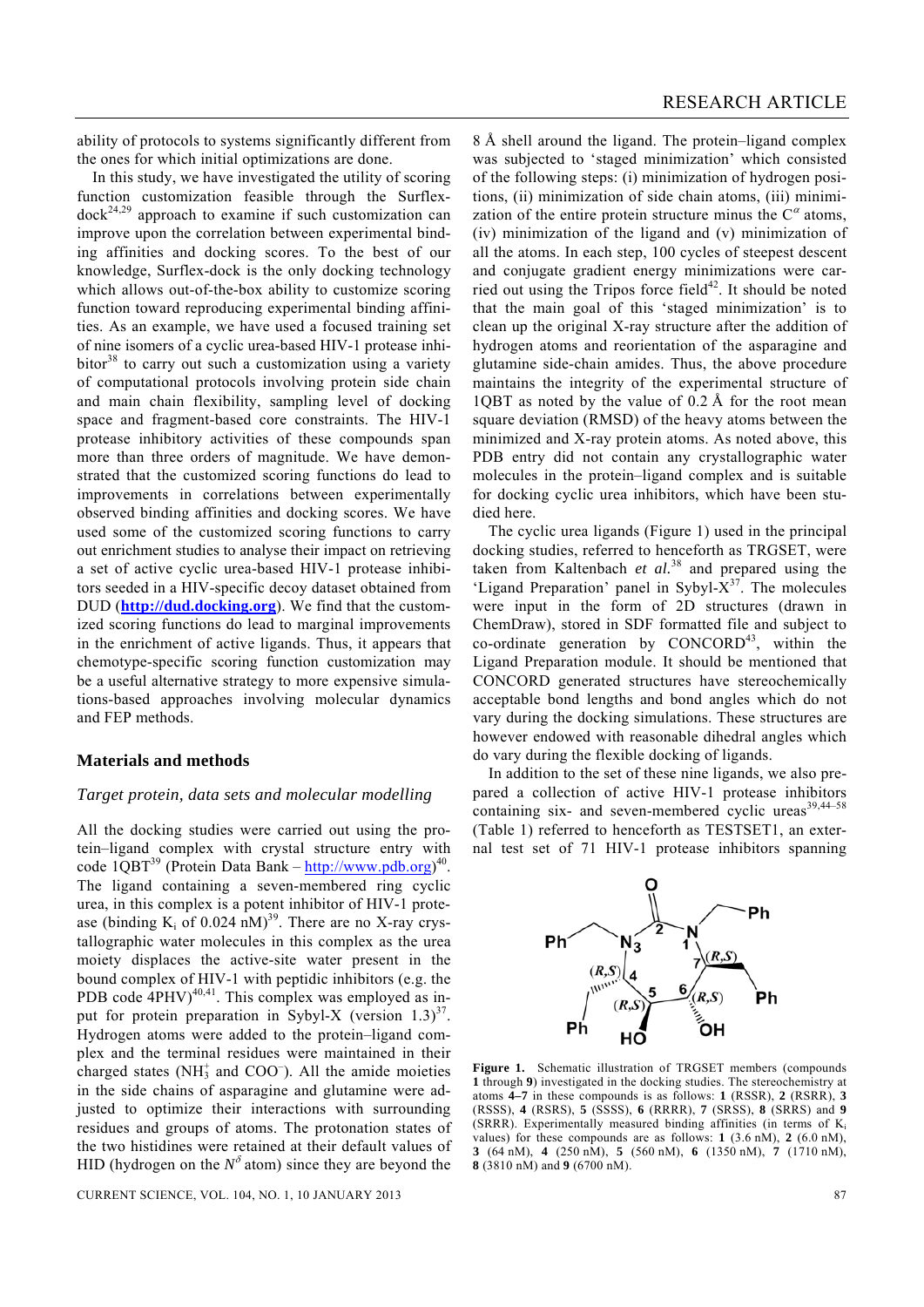| <b>Table 1.</b> Active inhibitors of $H[V-1]$ protease <sup>*</sup> used in the enrichment studies |       |        |                    |                     |       |        |                |  |  |  |
|----------------------------------------------------------------------------------------------------|-------|--------|--------------------|---------------------|-------|--------|----------------|--|--|--|
| $K_i$<br>Ligand                                                                                    |       | $pK_i$ | Reference          | Ligand              | Ki    | $pK_i$ | Reference      |  |  |  |
| CHEMBL85653                                                                                        | 0.010 | 11.000 | 45                 | <b>CHEMBL312796</b> | 0.016 | 10.796 | 48             |  |  |  |
| CHEMBL309629                                                                                       | 0.010 | 11.000 | 48                 | <b>CHEMBL311474</b> | 0.016 | 10.796 | 48             |  |  |  |
| CHEMBL73240                                                                                        | 0.010 | 11.000 | 52, 55             | CHEMBL412862        | 0.016 | 10.796 | 36             |  |  |  |
| CHEMBL316681                                                                                       | 0.010 | 11.000 | 52                 | CHEMBL434098        | 0.018 | 10.745 | 52             |  |  |  |
| CHEMBL405187                                                                                       | 0.010 | 11.000 | 45, 54             | CHEMBL431174        | 0.018 | 10.745 | 49             |  |  |  |
| CHEMBL81383                                                                                        | 0.010 | 11.000 | 45, 54             | CHEMBL79149         | 0.018 | 10.745 | 48             |  |  |  |
| <b>CHEMBL305125</b>                                                                                | 0.010 | 11.000 | 49                 | CHEMBL316147        | 0.018 | 10.745 | 45, 54         |  |  |  |
| CHEMBL36900                                                                                        | 0.010 | 11.000 | 53                 | CHEMBL420944        | 0.018 | 10.745 | 48             |  |  |  |
| CHEMBL70626                                                                                        | 0.011 | 10.959 | 55                 | CHEMBL78671         | 0.018 | 10.745 | 48, 52         |  |  |  |
| CHEMBL133292                                                                                       | 0.012 | 10.921 | 47                 | <b>CHEMBL320005</b> | 0.018 | 10.745 | 44             |  |  |  |
| <b>CHEMBL313348</b>                                                                                | 0.012 | 10.921 | 54                 | CHEMBL262642        | 0.018 | 10.745 | 45, 54, 47     |  |  |  |
| <b>CHEMBL313959</b>                                                                                | 0.014 | 10.854 | 45, 54             | CHEMBL284942        | 0.018 | 10.745 | 48, 46         |  |  |  |
| CHEMBL291677                                                                                       | 0.014 | 10.854 | 45, 54, 48, 36     | CHEMBL262378        | 0.020 | 10.699 | 45, 54         |  |  |  |
| CHEMBL408834                                                                                       | 0.016 | 10.796 | 45, 54             | <b>CHEMBL315929</b> | 0.020 | 10.699 | 45, 54         |  |  |  |
| CHEMBL427992                                                                                       | 0.016 | 10.796 | 51                 | <b>CHEMBL116517</b> | 0.020 | 10.699 | 53             |  |  |  |
| <b>CHEMBL133291</b>                                                                                | 0.016 | 10.796 | 47                 | CHEMBL416783        | 0.020 | 10.699 | 53             |  |  |  |
| CHEMBL315569                                                                                       | 0.016 | 10.796 | 54                 | CHEMBL413332        | 0.021 | 10.678 | 57             |  |  |  |
| CHEMBL349637                                                                                       | 0.016 | 10.796 | 50                 | <b>CHEMBL312366</b> | 0.021 | 10.678 | 48             |  |  |  |
| CHEMBL61173                                                                                        | 0.021 | 10.678 | 49                 | <b>CHEMBL366576</b> | 0.060 | 10.222 | 53             |  |  |  |
| <b>CHEMBL312349</b>                                                                                | 0.022 | 10.658 | 48                 | CHEMBL78504         | 0.027 | 10.569 | 48             |  |  |  |
| CHEMBL336730                                                                                       | 0.023 | 10.638 | 47                 | CHEMBL85990         | 0.027 | 10.569 | 45, 54         |  |  |  |
| <b>CHEMBL313288</b>                                                                                | 0.023 | 10.638 | 54                 | CHEMBL57375         | 0.027 | 10.569 | 45, 54, 36, 48 |  |  |  |
| CHEMBL288254                                                                                       | 0.023 | 10.638 | 48, 53             | CHEMBL38314         | 0.027 | 10.569 | 53, 49, 50     |  |  |  |
| CHEMBL89064                                                                                        | 0.024 | 10.620 | 54                 | CHEMBL312659        | 0.028 | 10.553 | 48             |  |  |  |
| <b>CHEMBL131268</b>                                                                                | 0.024 | 10.620 | 47                 | CHEMBL310125        | 0.029 | 10.538 | 48             |  |  |  |
| CHEMBL11266                                                                                        | 0.024 | 10.620 | 45, 54, 36, 48, 51 | CHEMBL82422         | 0.030 | 10.523 | 48,56          |  |  |  |
| CHEMBL57707                                                                                        | 0.025 | 10.602 | 36                 | <b>CHEMBL286671</b> | 0.030 | 10.523 | 53             |  |  |  |
| CHEMBL86398                                                                                        | 0.025 | 10.602 | 45, 54             | <b>CHEMBL291004</b> | 0.030 | 10.523 | 53             |  |  |  |
| CHEMBL80182                                                                                        | 0.025 | 10.602 | 48                 | <b>CHEMBL290331</b> | 0.060 | 10.222 | 53             |  |  |  |
| CHEMBL408252                                                                                       | 0.026 | 10.585 | 51                 | <b>CHEMBL416612</b> | 0.060 | 10.222 | 53             |  |  |  |

Table 1. Active inhibitors of HIV-1 protease\* used in the enrichment studies

\*The three-dimensional coordinates of these inhibitors are available in a SD formatted file provided by the authors as '**Supplementary material**'.

more than four orders of magnitude, referred to henceforth as TESTSET2 (Table 2) and a set of HIV-1 specific decoy ligands obtained from DUD database. The criterion for choosing TESTSET1 compounds was a  $pK_i$  (computed as  $9 - log_{10}[K_i]$ ) cut-off of 10 (K<sub>i</sub> < 100 picomolar) in the HIV-1 protease binding assay. The TESTSET2 compounds were chosen from a collection of 426 cyclic urea inhibitors of HIV-1 protease reported in the literature by the application of the SELECTOR module of Sybyl- $X^{37}$ . This method was employed to select a sixth of the dataset representing diversity in the chemical and biological spaces of the ligands. In the preparation of these three sets of ligands, stereochemistry was expanded wherever it was not originally specified and all possible ionization and tautomer states were generated using environment-specific rules, as applicable.

 The prepared HIV-1 protease–ligand 1QBT complex (vide supra) was used as input in Surflex-dock module of Sybyl-X to generate a 'protomol' using the 'Ligand' option. It may be noted that the centroid of the ligand coordinates is used as a starting point for identification of potential sites in the active site which can be occupied by ligand functional groups. The protomol consists of a collection of clustered probes that represent hydrophobic (methane) and hydrophilic (NH and C=O) interactions with the protein atoms $^{26}$ . Thus, the protomol represents the fingerprint of an active site and was employed in docking the prepared ligands (vide supra).

 The prepared TRGSET compounds were docked into 1QBT using all the four docking modes (Default, Screen, GEOM and GEOMX) available through the Surflex $dock^{24,28,32,36,59}$ , interface in Sybyl-X. For each of these docking modes, docking calculations were carried out in two sets of conditions  $-$  (i) with and without the incorporation of protein flexibility and (ii) with and without the incorporation of placed fragment constraints. In docking experiments where protein flexibility is incorporated, all hydrogen atoms and heavy atoms within 8 Å of ligand poses are allowed to undergo movements. In docking runs with placed fragment constraints, the threedimensional coordinates of the seven-membered urea core (Figure 1) were specified as positional constraints with a penalty value of 40 kcal/mol/Å. For the sake of reference, the atoms in the seven-membered rings will be referred to by their numbers as shown in Figure 1. The docked poses were required to 'match the fragment' implying that the 3D coordinates of the fragment in the former were similar to the corresponding coordinates in the X-ray structure of 1QBT. Ligand ring flexibility was explored in all GEOMX docking calculations in which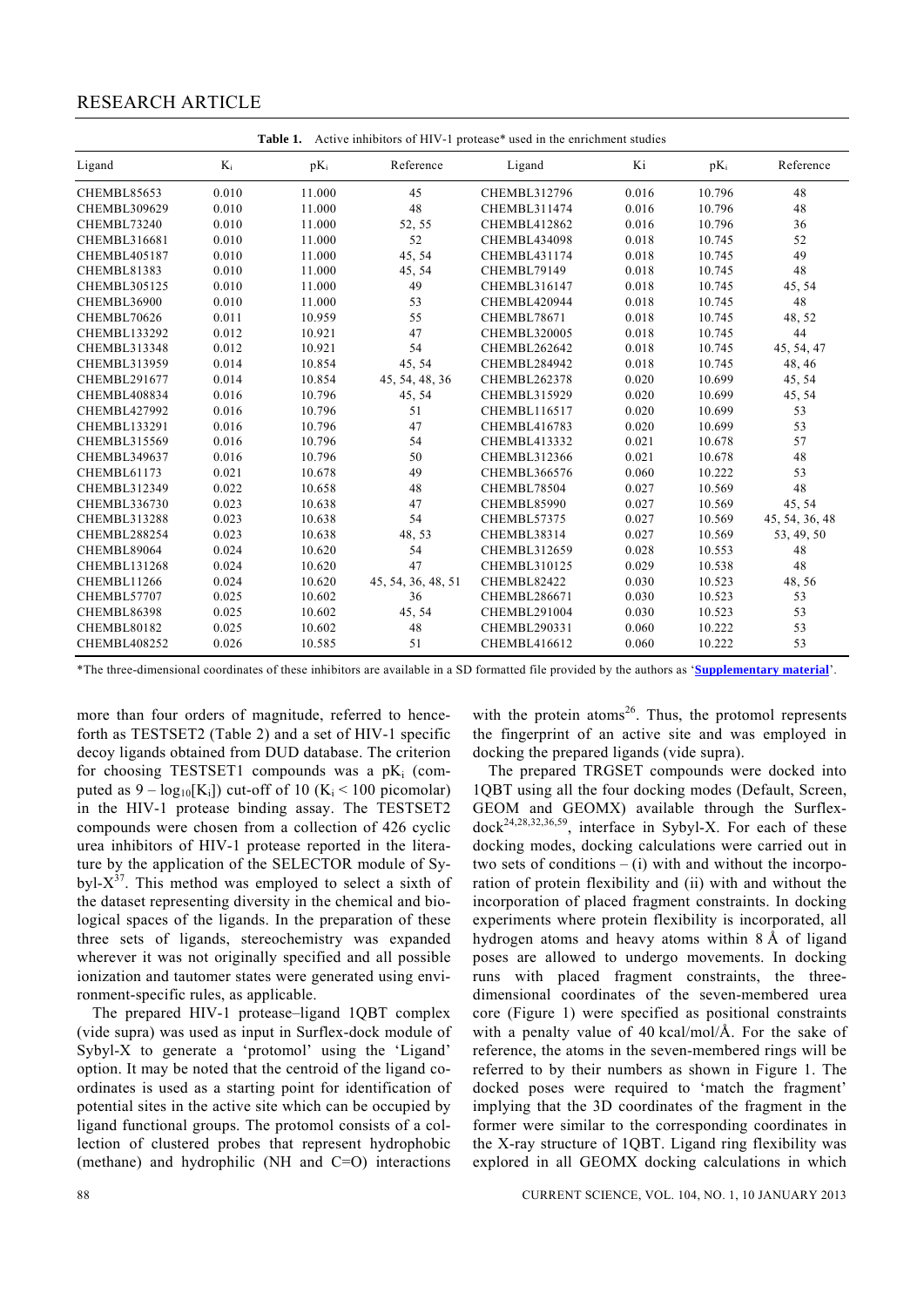| 8.402<br>6.310<br>7.085<br>60<br>CHEMBL68086<br>6.558<br>7.107<br>6.839<br>8.031<br>58<br>CHEMBL97836<br>7.451<br>7.074<br>7.226<br>7.046<br>58<br>8.150<br>6.004<br>7.218<br>7.855<br>CHEMBL98826<br>7.066<br>8.864<br>7.626<br>7.744<br>7.884<br>54<br>CHEMBL89064<br>7.284<br>8.082<br>6.507<br>8.235<br>6.946<br>45, 54<br>CHEMBL431027<br>49<br>7.292<br>10.880<br>8.491<br>8.368<br>7.480<br>CHEMBL431174<br>7.377<br>9.060<br>7.929<br>6.439<br>6.613<br><b>CHEMBL335651</b><br>45<br>7.456<br>11.261<br>7.718<br>7.128<br>6.344<br>58<br>CHEMBL99013<br>7.495<br>10.338<br>8.892<br>7.812<br>8.541<br>47<br><b>CHEMBL339147</b><br>7.523<br>8.670<br>7.572<br>6.199<br>6.459<br>50<br><b>CHEMBL166604</b><br>7.538<br>11.047<br>8.034<br>8.886<br>8.701<br>45,54, 48, 39<br><b>CHEMBL291677</b><br>7.658<br>9.885<br>8.460<br>8.078<br>7.993<br>57<br>CHEMBL413332<br>7.854<br>9.535<br>7.379<br>6.861<br>7.970<br>45, 54<br>CHEMBL421730<br>7.886<br>9.720<br>7.304<br>7.191<br>7.392<br>CHEMBL409292<br>61<br>7.914<br>11.322<br>8.546<br>7.550<br>8.633<br>50<br>CHEMBL353484<br>7.921<br>7.834<br>6.558<br>6.548<br>6.459<br>50<br>CHEMBL167005<br>8.051<br>11.706<br>8.424<br>8.526<br>8.436<br>48<br>CHEMBL420944<br>58<br>8.076<br>10.298<br>8.094<br>8.444<br>8.756<br>CHEMBL99174<br>8.149<br>7.527<br>7.893<br>7.860<br><b>CHEMBL315300</b><br>7.131<br>54, 62<br>8.155<br>10.331<br>9.353<br>7.981<br>8.839<br>50<br>CHEMBL166936<br>11.134<br>8.155<br>9.474<br>8.837<br>9.166<br>48<br><b>CHEMBL312562</b><br>9.894<br>8.194<br>8.318<br>7.428<br>8.768<br>CHEMBL303151<br>60<br>8.215<br>10.616<br>8.844<br>8.205<br>9.527<br>60<br><b>CHEMBL431552</b><br>8.244<br>12.076<br>9.561<br>8.516<br>9.532<br>56<br><b>CHEMBL322991</b><br>8.284<br>51<br>11.701<br>8.654<br>8.217<br>9.427<br>CHEMBL428348<br>8.284<br>10.563<br>9.259<br>8.398<br>9.231<br>54, 62<br>CHEMBL420042<br>8.319<br>9.038<br>8.062<br>7.773<br>7.899<br>57<br>CHEMBL346818<br>8.444<br>7.303<br>7.307<br>8.808<br>49<br>CHEMBL60352<br>7.438<br>8.444<br>8.694<br>7.955<br>8.183<br>8.955<br>47<br>CHEMBL132175<br>8.523<br>9.993<br>7.823<br>8.563<br>8.687<br>45, 54<br>CHEMBL89132<br>8.523<br>11.121<br>8.275<br>8.784<br>9.215<br>55<br>CHEMBL74625<br>8.602<br>10.913<br>9.376<br>8.039<br>8.624<br>48<br>CHEMBL310124<br>8.620<br>11.328<br>9.986<br>9.001<br>9.048<br>45<br>CHEMBL137526<br>8.658<br>11.528<br>9.153<br>9.250<br>9.355<br>57<br>CHEMBL154962<br>8.721<br>9.341<br>7.493<br>7.802<br>8.449<br>54, 62, 63<br>CHEMBL415040<br>8.745<br>11.912<br>9.491<br>9.695<br>56<br>CHEMBL107648<br>8.657<br>8.796<br>10.781<br>8.632<br>8.399<br>61<br>CHEMBL280990<br>8.432<br>8.796<br>11.327<br>10.004<br>9.831<br>8.761<br>56<br><b>CHEMBL107817</b><br>8.824<br>10.692<br>9.058<br>8.075<br>8.375<br>56<br><b>CHEMBL109377</b><br>8.886<br>9.521<br>7.726<br>8.390<br>8.028<br>54<br>CHEMBL432566<br>9.032<br>10.701<br>9.471<br>64<br>9.161<br>7.617<br>CHEMBL34661<br>55<br>9.051<br>8.889<br>7.925<br>8.559<br>CHEMBL70626<br>8.169<br>10.693<br>9.066<br>7.817<br>49<br>CHEMBL302864<br>8.583<br>8.146<br>CHEMBL293654<br>9.066<br>11.745<br>9.429<br>8.198<br>9.274<br>49<br>9.130<br>9.866<br>9.386<br>CHEMBL79023<br>8.441<br>7.751<br>48<br>9.486<br>7.834<br>CHEMBL29342<br>9.155<br>7.753<br>7.738<br>61<br>9.527<br>8.008<br>7.736<br>8.159<br>60<br><b>CHEMBL302585</b><br>9.155<br>9.194<br>9.810<br>8.786<br>9.326<br>56<br><b>CHEMBL108932</b><br>11.367<br><b>CHEMBL415071</b><br>9.387<br>9.093<br>8.747<br>8.870<br>55<br>11.188<br>9.398<br>8.942<br>8.239<br>8.117<br>49<br>CHEMBL294582<br>8.415<br>9.432<br>12.873<br>9.234<br>9.511<br>48<br>CHEMBL81514<br>9.144<br>9.509<br>8.153<br>8.244<br>48<br>CHEMBL311474<br>10.718<br>8.064<br>9.538<br>11.265<br>9.759<br>9.085<br>9.700<br>48, 56<br>CHEMBL82422<br>9.638<br>11.759<br>9.088<br>9.623<br>64<br>CHEMBL34019<br>9.910<br>9.678<br>9.515<br>8.936<br>10.196<br>48<br>CHEMBL78949<br>11.007<br>9.699<br>9.559<br>9.298<br>8.809<br>CHEMBL29089<br>8.255<br>61<br>48<br>9.699<br>10.543<br>CHEMBL311267<br>10.052<br>9.922<br>9.811<br>8.601<br>8.511<br>60, 64<br><b>CHEMBL431702</b><br>9.721<br>8.347<br>8.724<br>48<br>9.770<br>10.457<br>8.653<br>8.285<br>8.521<br>CHEMBL433136 | Ligand | Expt. $pK_i$ | Default | GEOM_CC_NPF | GEOMX_CC_NPF | GEOMX_NCC_NPF | Reference |
|----------------------------------------------------------------------------------------------------------------------------------------------------------------------------------------------------------------------------------------------------------------------------------------------------------------------------------------------------------------------------------------------------------------------------------------------------------------------------------------------------------------------------------------------------------------------------------------------------------------------------------------------------------------------------------------------------------------------------------------------------------------------------------------------------------------------------------------------------------------------------------------------------------------------------------------------------------------------------------------------------------------------------------------------------------------------------------------------------------------------------------------------------------------------------------------------------------------------------------------------------------------------------------------------------------------------------------------------------------------------------------------------------------------------------------------------------------------------------------------------------------------------------------------------------------------------------------------------------------------------------------------------------------------------------------------------------------------------------------------------------------------------------------------------------------------------------------------------------------------------------------------------------------------------------------------------------------------------------------------------------------------------------------------------------------------------------------------------------------------------------------------------------------------------------------------------------------------------------------------------------------------------------------------------------------------------------------------------------------------------------------------------------------------------------------------------------------------------------------------------------------------------------------------------------------------------------------------------------------------------------------------------------------------------------------------------------------------------------------------------------------------------------------------------------------------------------------------------------------------------------------------------------------------------------------------------------------------------------------------------------------------------------------------------------------------------------------------------------------------------------------------------------------------------------------------------------------------------------------------------------------------------------------------------------------------------------------------------------------------------------------------------------------------------------------------------------------------------------------------------------------------------------------------------------------------------------------------------------------------------------------------------------------------------------------------------------------------------------------------------------------------------------------------------------------------------------------------------------------------------------------------------------------------------------------------------------------------------------------------------------------------------------------------------------------------------------------------------------------------------------------------------------------------------------------------------------------------------------------------------------------------------------------|--------|--------------|---------|-------------|--------------|---------------|-----------|
|                                                                                                                                                                                                                                                                                                                                                                                                                                                                                                                                                                                                                                                                                                                                                                                                                                                                                                                                                                                                                                                                                                                                                                                                                                                                                                                                                                                                                                                                                                                                                                                                                                                                                                                                                                                                                                                                                                                                                                                                                                                                                                                                                                                                                                                                                                                                                                                                                                                                                                                                                                                                                                                                                                                                                                                                                                                                                                                                                                                                                                                                                                                                                                                                                                                                                                                                                                                                                                                                                                                                                                                                                                                                                                                                                                                                                                                                                                                                                                                                                                                                                                                                                                                                                                                                                  |        |              |         |             |              |               |           |
|                                                                                                                                                                                                                                                                                                                                                                                                                                                                                                                                                                                                                                                                                                                                                                                                                                                                                                                                                                                                                                                                                                                                                                                                                                                                                                                                                                                                                                                                                                                                                                                                                                                                                                                                                                                                                                                                                                                                                                                                                                                                                                                                                                                                                                                                                                                                                                                                                                                                                                                                                                                                                                                                                                                                                                                                                                                                                                                                                                                                                                                                                                                                                                                                                                                                                                                                                                                                                                                                                                                                                                                                                                                                                                                                                                                                                                                                                                                                                                                                                                                                                                                                                                                                                                                                                  |        |              |         |             |              |               |           |
|                                                                                                                                                                                                                                                                                                                                                                                                                                                                                                                                                                                                                                                                                                                                                                                                                                                                                                                                                                                                                                                                                                                                                                                                                                                                                                                                                                                                                                                                                                                                                                                                                                                                                                                                                                                                                                                                                                                                                                                                                                                                                                                                                                                                                                                                                                                                                                                                                                                                                                                                                                                                                                                                                                                                                                                                                                                                                                                                                                                                                                                                                                                                                                                                                                                                                                                                                                                                                                                                                                                                                                                                                                                                                                                                                                                                                                                                                                                                                                                                                                                                                                                                                                                                                                                                                  |        |              |         |             |              |               |           |
|                                                                                                                                                                                                                                                                                                                                                                                                                                                                                                                                                                                                                                                                                                                                                                                                                                                                                                                                                                                                                                                                                                                                                                                                                                                                                                                                                                                                                                                                                                                                                                                                                                                                                                                                                                                                                                                                                                                                                                                                                                                                                                                                                                                                                                                                                                                                                                                                                                                                                                                                                                                                                                                                                                                                                                                                                                                                                                                                                                                                                                                                                                                                                                                                                                                                                                                                                                                                                                                                                                                                                                                                                                                                                                                                                                                                                                                                                                                                                                                                                                                                                                                                                                                                                                                                                  |        |              |         |             |              |               |           |
|                                                                                                                                                                                                                                                                                                                                                                                                                                                                                                                                                                                                                                                                                                                                                                                                                                                                                                                                                                                                                                                                                                                                                                                                                                                                                                                                                                                                                                                                                                                                                                                                                                                                                                                                                                                                                                                                                                                                                                                                                                                                                                                                                                                                                                                                                                                                                                                                                                                                                                                                                                                                                                                                                                                                                                                                                                                                                                                                                                                                                                                                                                                                                                                                                                                                                                                                                                                                                                                                                                                                                                                                                                                                                                                                                                                                                                                                                                                                                                                                                                                                                                                                                                                                                                                                                  |        |              |         |             |              |               |           |
|                                                                                                                                                                                                                                                                                                                                                                                                                                                                                                                                                                                                                                                                                                                                                                                                                                                                                                                                                                                                                                                                                                                                                                                                                                                                                                                                                                                                                                                                                                                                                                                                                                                                                                                                                                                                                                                                                                                                                                                                                                                                                                                                                                                                                                                                                                                                                                                                                                                                                                                                                                                                                                                                                                                                                                                                                                                                                                                                                                                                                                                                                                                                                                                                                                                                                                                                                                                                                                                                                                                                                                                                                                                                                                                                                                                                                                                                                                                                                                                                                                                                                                                                                                                                                                                                                  |        |              |         |             |              |               |           |
|                                                                                                                                                                                                                                                                                                                                                                                                                                                                                                                                                                                                                                                                                                                                                                                                                                                                                                                                                                                                                                                                                                                                                                                                                                                                                                                                                                                                                                                                                                                                                                                                                                                                                                                                                                                                                                                                                                                                                                                                                                                                                                                                                                                                                                                                                                                                                                                                                                                                                                                                                                                                                                                                                                                                                                                                                                                                                                                                                                                                                                                                                                                                                                                                                                                                                                                                                                                                                                                                                                                                                                                                                                                                                                                                                                                                                                                                                                                                                                                                                                                                                                                                                                                                                                                                                  |        |              |         |             |              |               |           |
|                                                                                                                                                                                                                                                                                                                                                                                                                                                                                                                                                                                                                                                                                                                                                                                                                                                                                                                                                                                                                                                                                                                                                                                                                                                                                                                                                                                                                                                                                                                                                                                                                                                                                                                                                                                                                                                                                                                                                                                                                                                                                                                                                                                                                                                                                                                                                                                                                                                                                                                                                                                                                                                                                                                                                                                                                                                                                                                                                                                                                                                                                                                                                                                                                                                                                                                                                                                                                                                                                                                                                                                                                                                                                                                                                                                                                                                                                                                                                                                                                                                                                                                                                                                                                                                                                  |        |              |         |             |              |               |           |
|                                                                                                                                                                                                                                                                                                                                                                                                                                                                                                                                                                                                                                                                                                                                                                                                                                                                                                                                                                                                                                                                                                                                                                                                                                                                                                                                                                                                                                                                                                                                                                                                                                                                                                                                                                                                                                                                                                                                                                                                                                                                                                                                                                                                                                                                                                                                                                                                                                                                                                                                                                                                                                                                                                                                                                                                                                                                                                                                                                                                                                                                                                                                                                                                                                                                                                                                                                                                                                                                                                                                                                                                                                                                                                                                                                                                                                                                                                                                                                                                                                                                                                                                                                                                                                                                                  |        |              |         |             |              |               |           |
|                                                                                                                                                                                                                                                                                                                                                                                                                                                                                                                                                                                                                                                                                                                                                                                                                                                                                                                                                                                                                                                                                                                                                                                                                                                                                                                                                                                                                                                                                                                                                                                                                                                                                                                                                                                                                                                                                                                                                                                                                                                                                                                                                                                                                                                                                                                                                                                                                                                                                                                                                                                                                                                                                                                                                                                                                                                                                                                                                                                                                                                                                                                                                                                                                                                                                                                                                                                                                                                                                                                                                                                                                                                                                                                                                                                                                                                                                                                                                                                                                                                                                                                                                                                                                                                                                  |        |              |         |             |              |               |           |
|                                                                                                                                                                                                                                                                                                                                                                                                                                                                                                                                                                                                                                                                                                                                                                                                                                                                                                                                                                                                                                                                                                                                                                                                                                                                                                                                                                                                                                                                                                                                                                                                                                                                                                                                                                                                                                                                                                                                                                                                                                                                                                                                                                                                                                                                                                                                                                                                                                                                                                                                                                                                                                                                                                                                                                                                                                                                                                                                                                                                                                                                                                                                                                                                                                                                                                                                                                                                                                                                                                                                                                                                                                                                                                                                                                                                                                                                                                                                                                                                                                                                                                                                                                                                                                                                                  |        |              |         |             |              |               |           |
|                                                                                                                                                                                                                                                                                                                                                                                                                                                                                                                                                                                                                                                                                                                                                                                                                                                                                                                                                                                                                                                                                                                                                                                                                                                                                                                                                                                                                                                                                                                                                                                                                                                                                                                                                                                                                                                                                                                                                                                                                                                                                                                                                                                                                                                                                                                                                                                                                                                                                                                                                                                                                                                                                                                                                                                                                                                                                                                                                                                                                                                                                                                                                                                                                                                                                                                                                                                                                                                                                                                                                                                                                                                                                                                                                                                                                                                                                                                                                                                                                                                                                                                                                                                                                                                                                  |        |              |         |             |              |               |           |
|                                                                                                                                                                                                                                                                                                                                                                                                                                                                                                                                                                                                                                                                                                                                                                                                                                                                                                                                                                                                                                                                                                                                                                                                                                                                                                                                                                                                                                                                                                                                                                                                                                                                                                                                                                                                                                                                                                                                                                                                                                                                                                                                                                                                                                                                                                                                                                                                                                                                                                                                                                                                                                                                                                                                                                                                                                                                                                                                                                                                                                                                                                                                                                                                                                                                                                                                                                                                                                                                                                                                                                                                                                                                                                                                                                                                                                                                                                                                                                                                                                                                                                                                                                                                                                                                                  |        |              |         |             |              |               |           |
|                                                                                                                                                                                                                                                                                                                                                                                                                                                                                                                                                                                                                                                                                                                                                                                                                                                                                                                                                                                                                                                                                                                                                                                                                                                                                                                                                                                                                                                                                                                                                                                                                                                                                                                                                                                                                                                                                                                                                                                                                                                                                                                                                                                                                                                                                                                                                                                                                                                                                                                                                                                                                                                                                                                                                                                                                                                                                                                                                                                                                                                                                                                                                                                                                                                                                                                                                                                                                                                                                                                                                                                                                                                                                                                                                                                                                                                                                                                                                                                                                                                                                                                                                                                                                                                                                  |        |              |         |             |              |               |           |
|                                                                                                                                                                                                                                                                                                                                                                                                                                                                                                                                                                                                                                                                                                                                                                                                                                                                                                                                                                                                                                                                                                                                                                                                                                                                                                                                                                                                                                                                                                                                                                                                                                                                                                                                                                                                                                                                                                                                                                                                                                                                                                                                                                                                                                                                                                                                                                                                                                                                                                                                                                                                                                                                                                                                                                                                                                                                                                                                                                                                                                                                                                                                                                                                                                                                                                                                                                                                                                                                                                                                                                                                                                                                                                                                                                                                                                                                                                                                                                                                                                                                                                                                                                                                                                                                                  |        |              |         |             |              |               |           |
|                                                                                                                                                                                                                                                                                                                                                                                                                                                                                                                                                                                                                                                                                                                                                                                                                                                                                                                                                                                                                                                                                                                                                                                                                                                                                                                                                                                                                                                                                                                                                                                                                                                                                                                                                                                                                                                                                                                                                                                                                                                                                                                                                                                                                                                                                                                                                                                                                                                                                                                                                                                                                                                                                                                                                                                                                                                                                                                                                                                                                                                                                                                                                                                                                                                                                                                                                                                                                                                                                                                                                                                                                                                                                                                                                                                                                                                                                                                                                                                                                                                                                                                                                                                                                                                                                  |        |              |         |             |              |               |           |
|                                                                                                                                                                                                                                                                                                                                                                                                                                                                                                                                                                                                                                                                                                                                                                                                                                                                                                                                                                                                                                                                                                                                                                                                                                                                                                                                                                                                                                                                                                                                                                                                                                                                                                                                                                                                                                                                                                                                                                                                                                                                                                                                                                                                                                                                                                                                                                                                                                                                                                                                                                                                                                                                                                                                                                                                                                                                                                                                                                                                                                                                                                                                                                                                                                                                                                                                                                                                                                                                                                                                                                                                                                                                                                                                                                                                                                                                                                                                                                                                                                                                                                                                                                                                                                                                                  |        |              |         |             |              |               |           |
|                                                                                                                                                                                                                                                                                                                                                                                                                                                                                                                                                                                                                                                                                                                                                                                                                                                                                                                                                                                                                                                                                                                                                                                                                                                                                                                                                                                                                                                                                                                                                                                                                                                                                                                                                                                                                                                                                                                                                                                                                                                                                                                                                                                                                                                                                                                                                                                                                                                                                                                                                                                                                                                                                                                                                                                                                                                                                                                                                                                                                                                                                                                                                                                                                                                                                                                                                                                                                                                                                                                                                                                                                                                                                                                                                                                                                                                                                                                                                                                                                                                                                                                                                                                                                                                                                  |        |              |         |             |              |               |           |
|                                                                                                                                                                                                                                                                                                                                                                                                                                                                                                                                                                                                                                                                                                                                                                                                                                                                                                                                                                                                                                                                                                                                                                                                                                                                                                                                                                                                                                                                                                                                                                                                                                                                                                                                                                                                                                                                                                                                                                                                                                                                                                                                                                                                                                                                                                                                                                                                                                                                                                                                                                                                                                                                                                                                                                                                                                                                                                                                                                                                                                                                                                                                                                                                                                                                                                                                                                                                                                                                                                                                                                                                                                                                                                                                                                                                                                                                                                                                                                                                                                                                                                                                                                                                                                                                                  |        |              |         |             |              |               |           |
|                                                                                                                                                                                                                                                                                                                                                                                                                                                                                                                                                                                                                                                                                                                                                                                                                                                                                                                                                                                                                                                                                                                                                                                                                                                                                                                                                                                                                                                                                                                                                                                                                                                                                                                                                                                                                                                                                                                                                                                                                                                                                                                                                                                                                                                                                                                                                                                                                                                                                                                                                                                                                                                                                                                                                                                                                                                                                                                                                                                                                                                                                                                                                                                                                                                                                                                                                                                                                                                                                                                                                                                                                                                                                                                                                                                                                                                                                                                                                                                                                                                                                                                                                                                                                                                                                  |        |              |         |             |              |               |           |
|                                                                                                                                                                                                                                                                                                                                                                                                                                                                                                                                                                                                                                                                                                                                                                                                                                                                                                                                                                                                                                                                                                                                                                                                                                                                                                                                                                                                                                                                                                                                                                                                                                                                                                                                                                                                                                                                                                                                                                                                                                                                                                                                                                                                                                                                                                                                                                                                                                                                                                                                                                                                                                                                                                                                                                                                                                                                                                                                                                                                                                                                                                                                                                                                                                                                                                                                                                                                                                                                                                                                                                                                                                                                                                                                                                                                                                                                                                                                                                                                                                                                                                                                                                                                                                                                                  |        |              |         |             |              |               |           |
|                                                                                                                                                                                                                                                                                                                                                                                                                                                                                                                                                                                                                                                                                                                                                                                                                                                                                                                                                                                                                                                                                                                                                                                                                                                                                                                                                                                                                                                                                                                                                                                                                                                                                                                                                                                                                                                                                                                                                                                                                                                                                                                                                                                                                                                                                                                                                                                                                                                                                                                                                                                                                                                                                                                                                                                                                                                                                                                                                                                                                                                                                                                                                                                                                                                                                                                                                                                                                                                                                                                                                                                                                                                                                                                                                                                                                                                                                                                                                                                                                                                                                                                                                                                                                                                                                  |        |              |         |             |              |               |           |
|                                                                                                                                                                                                                                                                                                                                                                                                                                                                                                                                                                                                                                                                                                                                                                                                                                                                                                                                                                                                                                                                                                                                                                                                                                                                                                                                                                                                                                                                                                                                                                                                                                                                                                                                                                                                                                                                                                                                                                                                                                                                                                                                                                                                                                                                                                                                                                                                                                                                                                                                                                                                                                                                                                                                                                                                                                                                                                                                                                                                                                                                                                                                                                                                                                                                                                                                                                                                                                                                                                                                                                                                                                                                                                                                                                                                                                                                                                                                                                                                                                                                                                                                                                                                                                                                                  |        |              |         |             |              |               |           |
|                                                                                                                                                                                                                                                                                                                                                                                                                                                                                                                                                                                                                                                                                                                                                                                                                                                                                                                                                                                                                                                                                                                                                                                                                                                                                                                                                                                                                                                                                                                                                                                                                                                                                                                                                                                                                                                                                                                                                                                                                                                                                                                                                                                                                                                                                                                                                                                                                                                                                                                                                                                                                                                                                                                                                                                                                                                                                                                                                                                                                                                                                                                                                                                                                                                                                                                                                                                                                                                                                                                                                                                                                                                                                                                                                                                                                                                                                                                                                                                                                                                                                                                                                                                                                                                                                  |        |              |         |             |              |               |           |
|                                                                                                                                                                                                                                                                                                                                                                                                                                                                                                                                                                                                                                                                                                                                                                                                                                                                                                                                                                                                                                                                                                                                                                                                                                                                                                                                                                                                                                                                                                                                                                                                                                                                                                                                                                                                                                                                                                                                                                                                                                                                                                                                                                                                                                                                                                                                                                                                                                                                                                                                                                                                                                                                                                                                                                                                                                                                                                                                                                                                                                                                                                                                                                                                                                                                                                                                                                                                                                                                                                                                                                                                                                                                                                                                                                                                                                                                                                                                                                                                                                                                                                                                                                                                                                                                                  |        |              |         |             |              |               |           |
|                                                                                                                                                                                                                                                                                                                                                                                                                                                                                                                                                                                                                                                                                                                                                                                                                                                                                                                                                                                                                                                                                                                                                                                                                                                                                                                                                                                                                                                                                                                                                                                                                                                                                                                                                                                                                                                                                                                                                                                                                                                                                                                                                                                                                                                                                                                                                                                                                                                                                                                                                                                                                                                                                                                                                                                                                                                                                                                                                                                                                                                                                                                                                                                                                                                                                                                                                                                                                                                                                                                                                                                                                                                                                                                                                                                                                                                                                                                                                                                                                                                                                                                                                                                                                                                                                  |        |              |         |             |              |               |           |
|                                                                                                                                                                                                                                                                                                                                                                                                                                                                                                                                                                                                                                                                                                                                                                                                                                                                                                                                                                                                                                                                                                                                                                                                                                                                                                                                                                                                                                                                                                                                                                                                                                                                                                                                                                                                                                                                                                                                                                                                                                                                                                                                                                                                                                                                                                                                                                                                                                                                                                                                                                                                                                                                                                                                                                                                                                                                                                                                                                                                                                                                                                                                                                                                                                                                                                                                                                                                                                                                                                                                                                                                                                                                                                                                                                                                                                                                                                                                                                                                                                                                                                                                                                                                                                                                                  |        |              |         |             |              |               |           |
|                                                                                                                                                                                                                                                                                                                                                                                                                                                                                                                                                                                                                                                                                                                                                                                                                                                                                                                                                                                                                                                                                                                                                                                                                                                                                                                                                                                                                                                                                                                                                                                                                                                                                                                                                                                                                                                                                                                                                                                                                                                                                                                                                                                                                                                                                                                                                                                                                                                                                                                                                                                                                                                                                                                                                                                                                                                                                                                                                                                                                                                                                                                                                                                                                                                                                                                                                                                                                                                                                                                                                                                                                                                                                                                                                                                                                                                                                                                                                                                                                                                                                                                                                                                                                                                                                  |        |              |         |             |              |               |           |
|                                                                                                                                                                                                                                                                                                                                                                                                                                                                                                                                                                                                                                                                                                                                                                                                                                                                                                                                                                                                                                                                                                                                                                                                                                                                                                                                                                                                                                                                                                                                                                                                                                                                                                                                                                                                                                                                                                                                                                                                                                                                                                                                                                                                                                                                                                                                                                                                                                                                                                                                                                                                                                                                                                                                                                                                                                                                                                                                                                                                                                                                                                                                                                                                                                                                                                                                                                                                                                                                                                                                                                                                                                                                                                                                                                                                                                                                                                                                                                                                                                                                                                                                                                                                                                                                                  |        |              |         |             |              |               |           |
|                                                                                                                                                                                                                                                                                                                                                                                                                                                                                                                                                                                                                                                                                                                                                                                                                                                                                                                                                                                                                                                                                                                                                                                                                                                                                                                                                                                                                                                                                                                                                                                                                                                                                                                                                                                                                                                                                                                                                                                                                                                                                                                                                                                                                                                                                                                                                                                                                                                                                                                                                                                                                                                                                                                                                                                                                                                                                                                                                                                                                                                                                                                                                                                                                                                                                                                                                                                                                                                                                                                                                                                                                                                                                                                                                                                                                                                                                                                                                                                                                                                                                                                                                                                                                                                                                  |        |              |         |             |              |               |           |
|                                                                                                                                                                                                                                                                                                                                                                                                                                                                                                                                                                                                                                                                                                                                                                                                                                                                                                                                                                                                                                                                                                                                                                                                                                                                                                                                                                                                                                                                                                                                                                                                                                                                                                                                                                                                                                                                                                                                                                                                                                                                                                                                                                                                                                                                                                                                                                                                                                                                                                                                                                                                                                                                                                                                                                                                                                                                                                                                                                                                                                                                                                                                                                                                                                                                                                                                                                                                                                                                                                                                                                                                                                                                                                                                                                                                                                                                                                                                                                                                                                                                                                                                                                                                                                                                                  |        |              |         |             |              |               |           |
|                                                                                                                                                                                                                                                                                                                                                                                                                                                                                                                                                                                                                                                                                                                                                                                                                                                                                                                                                                                                                                                                                                                                                                                                                                                                                                                                                                                                                                                                                                                                                                                                                                                                                                                                                                                                                                                                                                                                                                                                                                                                                                                                                                                                                                                                                                                                                                                                                                                                                                                                                                                                                                                                                                                                                                                                                                                                                                                                                                                                                                                                                                                                                                                                                                                                                                                                                                                                                                                                                                                                                                                                                                                                                                                                                                                                                                                                                                                                                                                                                                                                                                                                                                                                                                                                                  |        |              |         |             |              |               |           |
|                                                                                                                                                                                                                                                                                                                                                                                                                                                                                                                                                                                                                                                                                                                                                                                                                                                                                                                                                                                                                                                                                                                                                                                                                                                                                                                                                                                                                                                                                                                                                                                                                                                                                                                                                                                                                                                                                                                                                                                                                                                                                                                                                                                                                                                                                                                                                                                                                                                                                                                                                                                                                                                                                                                                                                                                                                                                                                                                                                                                                                                                                                                                                                                                                                                                                                                                                                                                                                                                                                                                                                                                                                                                                                                                                                                                                                                                                                                                                                                                                                                                                                                                                                                                                                                                                  |        |              |         |             |              |               |           |
|                                                                                                                                                                                                                                                                                                                                                                                                                                                                                                                                                                                                                                                                                                                                                                                                                                                                                                                                                                                                                                                                                                                                                                                                                                                                                                                                                                                                                                                                                                                                                                                                                                                                                                                                                                                                                                                                                                                                                                                                                                                                                                                                                                                                                                                                                                                                                                                                                                                                                                                                                                                                                                                                                                                                                                                                                                                                                                                                                                                                                                                                                                                                                                                                                                                                                                                                                                                                                                                                                                                                                                                                                                                                                                                                                                                                                                                                                                                                                                                                                                                                                                                                                                                                                                                                                  |        |              |         |             |              |               |           |
|                                                                                                                                                                                                                                                                                                                                                                                                                                                                                                                                                                                                                                                                                                                                                                                                                                                                                                                                                                                                                                                                                                                                                                                                                                                                                                                                                                                                                                                                                                                                                                                                                                                                                                                                                                                                                                                                                                                                                                                                                                                                                                                                                                                                                                                                                                                                                                                                                                                                                                                                                                                                                                                                                                                                                                                                                                                                                                                                                                                                                                                                                                                                                                                                                                                                                                                                                                                                                                                                                                                                                                                                                                                                                                                                                                                                                                                                                                                                                                                                                                                                                                                                                                                                                                                                                  |        |              |         |             |              |               |           |
|                                                                                                                                                                                                                                                                                                                                                                                                                                                                                                                                                                                                                                                                                                                                                                                                                                                                                                                                                                                                                                                                                                                                                                                                                                                                                                                                                                                                                                                                                                                                                                                                                                                                                                                                                                                                                                                                                                                                                                                                                                                                                                                                                                                                                                                                                                                                                                                                                                                                                                                                                                                                                                                                                                                                                                                                                                                                                                                                                                                                                                                                                                                                                                                                                                                                                                                                                                                                                                                                                                                                                                                                                                                                                                                                                                                                                                                                                                                                                                                                                                                                                                                                                                                                                                                                                  |        |              |         |             |              |               |           |
|                                                                                                                                                                                                                                                                                                                                                                                                                                                                                                                                                                                                                                                                                                                                                                                                                                                                                                                                                                                                                                                                                                                                                                                                                                                                                                                                                                                                                                                                                                                                                                                                                                                                                                                                                                                                                                                                                                                                                                                                                                                                                                                                                                                                                                                                                                                                                                                                                                                                                                                                                                                                                                                                                                                                                                                                                                                                                                                                                                                                                                                                                                                                                                                                                                                                                                                                                                                                                                                                                                                                                                                                                                                                                                                                                                                                                                                                                                                                                                                                                                                                                                                                                                                                                                                                                  |        |              |         |             |              |               |           |
|                                                                                                                                                                                                                                                                                                                                                                                                                                                                                                                                                                                                                                                                                                                                                                                                                                                                                                                                                                                                                                                                                                                                                                                                                                                                                                                                                                                                                                                                                                                                                                                                                                                                                                                                                                                                                                                                                                                                                                                                                                                                                                                                                                                                                                                                                                                                                                                                                                                                                                                                                                                                                                                                                                                                                                                                                                                                                                                                                                                                                                                                                                                                                                                                                                                                                                                                                                                                                                                                                                                                                                                                                                                                                                                                                                                                                                                                                                                                                                                                                                                                                                                                                                                                                                                                                  |        |              |         |             |              |               |           |
|                                                                                                                                                                                                                                                                                                                                                                                                                                                                                                                                                                                                                                                                                                                                                                                                                                                                                                                                                                                                                                                                                                                                                                                                                                                                                                                                                                                                                                                                                                                                                                                                                                                                                                                                                                                                                                                                                                                                                                                                                                                                                                                                                                                                                                                                                                                                                                                                                                                                                                                                                                                                                                                                                                                                                                                                                                                                                                                                                                                                                                                                                                                                                                                                                                                                                                                                                                                                                                                                                                                                                                                                                                                                                                                                                                                                                                                                                                                                                                                                                                                                                                                                                                                                                                                                                  |        |              |         |             |              |               |           |
|                                                                                                                                                                                                                                                                                                                                                                                                                                                                                                                                                                                                                                                                                                                                                                                                                                                                                                                                                                                                                                                                                                                                                                                                                                                                                                                                                                                                                                                                                                                                                                                                                                                                                                                                                                                                                                                                                                                                                                                                                                                                                                                                                                                                                                                                                                                                                                                                                                                                                                                                                                                                                                                                                                                                                                                                                                                                                                                                                                                                                                                                                                                                                                                                                                                                                                                                                                                                                                                                                                                                                                                                                                                                                                                                                                                                                                                                                                                                                                                                                                                                                                                                                                                                                                                                                  |        |              |         |             |              |               |           |
|                                                                                                                                                                                                                                                                                                                                                                                                                                                                                                                                                                                                                                                                                                                                                                                                                                                                                                                                                                                                                                                                                                                                                                                                                                                                                                                                                                                                                                                                                                                                                                                                                                                                                                                                                                                                                                                                                                                                                                                                                                                                                                                                                                                                                                                                                                                                                                                                                                                                                                                                                                                                                                                                                                                                                                                                                                                                                                                                                                                                                                                                                                                                                                                                                                                                                                                                                                                                                                                                                                                                                                                                                                                                                                                                                                                                                                                                                                                                                                                                                                                                                                                                                                                                                                                                                  |        |              |         |             |              |               |           |
|                                                                                                                                                                                                                                                                                                                                                                                                                                                                                                                                                                                                                                                                                                                                                                                                                                                                                                                                                                                                                                                                                                                                                                                                                                                                                                                                                                                                                                                                                                                                                                                                                                                                                                                                                                                                                                                                                                                                                                                                                                                                                                                                                                                                                                                                                                                                                                                                                                                                                                                                                                                                                                                                                                                                                                                                                                                                                                                                                                                                                                                                                                                                                                                                                                                                                                                                                                                                                                                                                                                                                                                                                                                                                                                                                                                                                                                                                                                                                                                                                                                                                                                                                                                                                                                                                  |        |              |         |             |              |               |           |
|                                                                                                                                                                                                                                                                                                                                                                                                                                                                                                                                                                                                                                                                                                                                                                                                                                                                                                                                                                                                                                                                                                                                                                                                                                                                                                                                                                                                                                                                                                                                                                                                                                                                                                                                                                                                                                                                                                                                                                                                                                                                                                                                                                                                                                                                                                                                                                                                                                                                                                                                                                                                                                                                                                                                                                                                                                                                                                                                                                                                                                                                                                                                                                                                                                                                                                                                                                                                                                                                                                                                                                                                                                                                                                                                                                                                                                                                                                                                                                                                                                                                                                                                                                                                                                                                                  |        |              |         |             |              |               |           |
|                                                                                                                                                                                                                                                                                                                                                                                                                                                                                                                                                                                                                                                                                                                                                                                                                                                                                                                                                                                                                                                                                                                                                                                                                                                                                                                                                                                                                                                                                                                                                                                                                                                                                                                                                                                                                                                                                                                                                                                                                                                                                                                                                                                                                                                                                                                                                                                                                                                                                                                                                                                                                                                                                                                                                                                                                                                                                                                                                                                                                                                                                                                                                                                                                                                                                                                                                                                                                                                                                                                                                                                                                                                                                                                                                                                                                                                                                                                                                                                                                                                                                                                                                                                                                                                                                  |        |              |         |             |              |               |           |
|                                                                                                                                                                                                                                                                                                                                                                                                                                                                                                                                                                                                                                                                                                                                                                                                                                                                                                                                                                                                                                                                                                                                                                                                                                                                                                                                                                                                                                                                                                                                                                                                                                                                                                                                                                                                                                                                                                                                                                                                                                                                                                                                                                                                                                                                                                                                                                                                                                                                                                                                                                                                                                                                                                                                                                                                                                                                                                                                                                                                                                                                                                                                                                                                                                                                                                                                                                                                                                                                                                                                                                                                                                                                                                                                                                                                                                                                                                                                                                                                                                                                                                                                                                                                                                                                                  |        |              |         |             |              |               |           |
|                                                                                                                                                                                                                                                                                                                                                                                                                                                                                                                                                                                                                                                                                                                                                                                                                                                                                                                                                                                                                                                                                                                                                                                                                                                                                                                                                                                                                                                                                                                                                                                                                                                                                                                                                                                                                                                                                                                                                                                                                                                                                                                                                                                                                                                                                                                                                                                                                                                                                                                                                                                                                                                                                                                                                                                                                                                                                                                                                                                                                                                                                                                                                                                                                                                                                                                                                                                                                                                                                                                                                                                                                                                                                                                                                                                                                                                                                                                                                                                                                                                                                                                                                                                                                                                                                  |        |              |         |             |              |               |           |
|                                                                                                                                                                                                                                                                                                                                                                                                                                                                                                                                                                                                                                                                                                                                                                                                                                                                                                                                                                                                                                                                                                                                                                                                                                                                                                                                                                                                                                                                                                                                                                                                                                                                                                                                                                                                                                                                                                                                                                                                                                                                                                                                                                                                                                                                                                                                                                                                                                                                                                                                                                                                                                                                                                                                                                                                                                                                                                                                                                                                                                                                                                                                                                                                                                                                                                                                                                                                                                                                                                                                                                                                                                                                                                                                                                                                                                                                                                                                                                                                                                                                                                                                                                                                                                                                                  |        |              |         |             |              |               |           |
|                                                                                                                                                                                                                                                                                                                                                                                                                                                                                                                                                                                                                                                                                                                                                                                                                                                                                                                                                                                                                                                                                                                                                                                                                                                                                                                                                                                                                                                                                                                                                                                                                                                                                                                                                                                                                                                                                                                                                                                                                                                                                                                                                                                                                                                                                                                                                                                                                                                                                                                                                                                                                                                                                                                                                                                                                                                                                                                                                                                                                                                                                                                                                                                                                                                                                                                                                                                                                                                                                                                                                                                                                                                                                                                                                                                                                                                                                                                                                                                                                                                                                                                                                                                                                                                                                  |        |              |         |             |              |               |           |
|                                                                                                                                                                                                                                                                                                                                                                                                                                                                                                                                                                                                                                                                                                                                                                                                                                                                                                                                                                                                                                                                                                                                                                                                                                                                                                                                                                                                                                                                                                                                                                                                                                                                                                                                                                                                                                                                                                                                                                                                                                                                                                                                                                                                                                                                                                                                                                                                                                                                                                                                                                                                                                                                                                                                                                                                                                                                                                                                                                                                                                                                                                                                                                                                                                                                                                                                                                                                                                                                                                                                                                                                                                                                                                                                                                                                                                                                                                                                                                                                                                                                                                                                                                                                                                                                                  |        |              |         |             |              |               |           |
|                                                                                                                                                                                                                                                                                                                                                                                                                                                                                                                                                                                                                                                                                                                                                                                                                                                                                                                                                                                                                                                                                                                                                                                                                                                                                                                                                                                                                                                                                                                                                                                                                                                                                                                                                                                                                                                                                                                                                                                                                                                                                                                                                                                                                                                                                                                                                                                                                                                                                                                                                                                                                                                                                                                                                                                                                                                                                                                                                                                                                                                                                                                                                                                                                                                                                                                                                                                                                                                                                                                                                                                                                                                                                                                                                                                                                                                                                                                                                                                                                                                                                                                                                                                                                                                                                  |        |              |         |             |              |               |           |
|                                                                                                                                                                                                                                                                                                                                                                                                                                                                                                                                                                                                                                                                                                                                                                                                                                                                                                                                                                                                                                                                                                                                                                                                                                                                                                                                                                                                                                                                                                                                                                                                                                                                                                                                                                                                                                                                                                                                                                                                                                                                                                                                                                                                                                                                                                                                                                                                                                                                                                                                                                                                                                                                                                                                                                                                                                                                                                                                                                                                                                                                                                                                                                                                                                                                                                                                                                                                                                                                                                                                                                                                                                                                                                                                                                                                                                                                                                                                                                                                                                                                                                                                                                                                                                                                                  |        |              |         |             |              |               |           |
|                                                                                                                                                                                                                                                                                                                                                                                                                                                                                                                                                                                                                                                                                                                                                                                                                                                                                                                                                                                                                                                                                                                                                                                                                                                                                                                                                                                                                                                                                                                                                                                                                                                                                                                                                                                                                                                                                                                                                                                                                                                                                                                                                                                                                                                                                                                                                                                                                                                                                                                                                                                                                                                                                                                                                                                                                                                                                                                                                                                                                                                                                                                                                                                                                                                                                                                                                                                                                                                                                                                                                                                                                                                                                                                                                                                                                                                                                                                                                                                                                                                                                                                                                                                                                                                                                  |        |              |         |             |              |               |           |
|                                                                                                                                                                                                                                                                                                                                                                                                                                                                                                                                                                                                                                                                                                                                                                                                                                                                                                                                                                                                                                                                                                                                                                                                                                                                                                                                                                                                                                                                                                                                                                                                                                                                                                                                                                                                                                                                                                                                                                                                                                                                                                                                                                                                                                                                                                                                                                                                                                                                                                                                                                                                                                                                                                                                                                                                                                                                                                                                                                                                                                                                                                                                                                                                                                                                                                                                                                                                                                                                                                                                                                                                                                                                                                                                                                                                                                                                                                                                                                                                                                                                                                                                                                                                                                                                                  |        |              |         |             |              |               |           |
|                                                                                                                                                                                                                                                                                                                                                                                                                                                                                                                                                                                                                                                                                                                                                                                                                                                                                                                                                                                                                                                                                                                                                                                                                                                                                                                                                                                                                                                                                                                                                                                                                                                                                                                                                                                                                                                                                                                                                                                                                                                                                                                                                                                                                                                                                                                                                                                                                                                                                                                                                                                                                                                                                                                                                                                                                                                                                                                                                                                                                                                                                                                                                                                                                                                                                                                                                                                                                                                                                                                                                                                                                                                                                                                                                                                                                                                                                                                                                                                                                                                                                                                                                                                                                                                                                  |        |              |         |             |              |               |           |
|                                                                                                                                                                                                                                                                                                                                                                                                                                                                                                                                                                                                                                                                                                                                                                                                                                                                                                                                                                                                                                                                                                                                                                                                                                                                                                                                                                                                                                                                                                                                                                                                                                                                                                                                                                                                                                                                                                                                                                                                                                                                                                                                                                                                                                                                                                                                                                                                                                                                                                                                                                                                                                                                                                                                                                                                                                                                                                                                                                                                                                                                                                                                                                                                                                                                                                                                                                                                                                                                                                                                                                                                                                                                                                                                                                                                                                                                                                                                                                                                                                                                                                                                                                                                                                                                                  |        |              |         |             |              |               |           |
|                                                                                                                                                                                                                                                                                                                                                                                                                                                                                                                                                                                                                                                                                                                                                                                                                                                                                                                                                                                                                                                                                                                                                                                                                                                                                                                                                                                                                                                                                                                                                                                                                                                                                                                                                                                                                                                                                                                                                                                                                                                                                                                                                                                                                                                                                                                                                                                                                                                                                                                                                                                                                                                                                                                                                                                                                                                                                                                                                                                                                                                                                                                                                                                                                                                                                                                                                                                                                                                                                                                                                                                                                                                                                                                                                                                                                                                                                                                                                                                                                                                                                                                                                                                                                                                                                  |        |              |         |             |              |               |           |
|                                                                                                                                                                                                                                                                                                                                                                                                                                                                                                                                                                                                                                                                                                                                                                                                                                                                                                                                                                                                                                                                                                                                                                                                                                                                                                                                                                                                                                                                                                                                                                                                                                                                                                                                                                                                                                                                                                                                                                                                                                                                                                                                                                                                                                                                                                                                                                                                                                                                                                                                                                                                                                                                                                                                                                                                                                                                                                                                                                                                                                                                                                                                                                                                                                                                                                                                                                                                                                                                                                                                                                                                                                                                                                                                                                                                                                                                                                                                                                                                                                                                                                                                                                                                                                                                                  |        |              |         |             |              |               |           |
|                                                                                                                                                                                                                                                                                                                                                                                                                                                                                                                                                                                                                                                                                                                                                                                                                                                                                                                                                                                                                                                                                                                                                                                                                                                                                                                                                                                                                                                                                                                                                                                                                                                                                                                                                                                                                                                                                                                                                                                                                                                                                                                                                                                                                                                                                                                                                                                                                                                                                                                                                                                                                                                                                                                                                                                                                                                                                                                                                                                                                                                                                                                                                                                                                                                                                                                                                                                                                                                                                                                                                                                                                                                                                                                                                                                                                                                                                                                                                                                                                                                                                                                                                                                                                                                                                  |        |              |         |             |              |               |           |
|                                                                                                                                                                                                                                                                                                                                                                                                                                                                                                                                                                                                                                                                                                                                                                                                                                                                                                                                                                                                                                                                                                                                                                                                                                                                                                                                                                                                                                                                                                                                                                                                                                                                                                                                                                                                                                                                                                                                                                                                                                                                                                                                                                                                                                                                                                                                                                                                                                                                                                                                                                                                                                                                                                                                                                                                                                                                                                                                                                                                                                                                                                                                                                                                                                                                                                                                                                                                                                                                                                                                                                                                                                                                                                                                                                                                                                                                                                                                                                                                                                                                                                                                                                                                                                                                                  |        |              |         |             |              |               |           |
| CHEMBL87835<br>9.770<br>10.005<br>9.034<br>9.225<br>45, 54<br>11.981                                                                                                                                                                                                                                                                                                                                                                                                                                                                                                                                                                                                                                                                                                                                                                                                                                                                                                                                                                                                                                                                                                                                                                                                                                                                                                                                                                                                                                                                                                                                                                                                                                                                                                                                                                                                                                                                                                                                                                                                                                                                                                                                                                                                                                                                                                                                                                                                                                                                                                                                                                                                                                                                                                                                                                                                                                                                                                                                                                                                                                                                                                                                                                                                                                                                                                                                                                                                                                                                                                                                                                                                                                                                                                                                                                                                                                                                                                                                                                                                                                                                                                                                                                                                             |        |              |         |             |              |               |           |

Table 2. Experimental pK<sub>i</sub> and docking scores obtained by 'Default mode' Surflex docking using the default (column 3) and customized scoring functions (columns 4 to 6) for the HIV-1 protease inhibitors in TESTSET2

(*Contd*)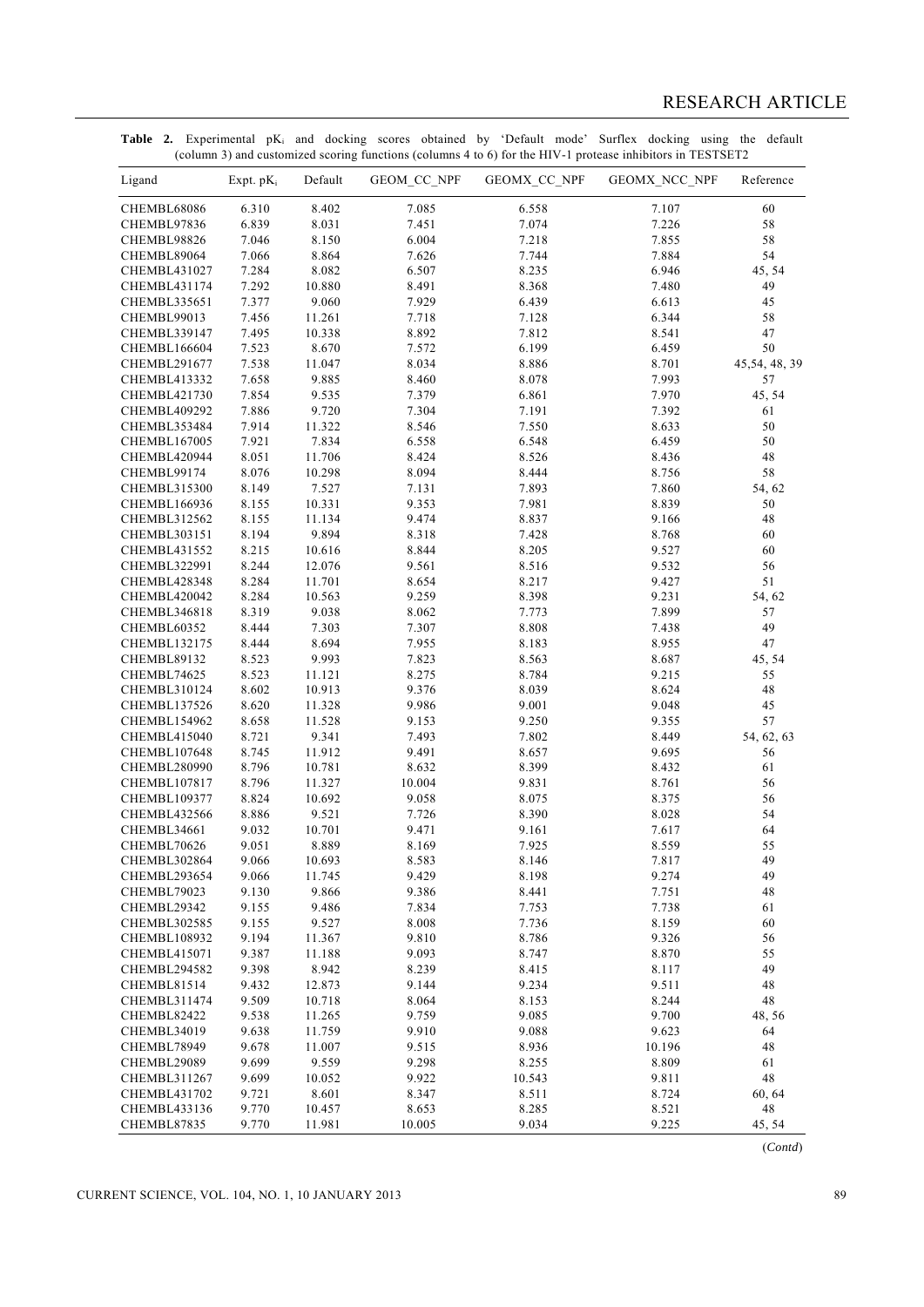| Table 2.<br>(Cont d) |              |         |                    |                     |                      |           |  |  |  |  |  |
|----------------------|--------------|---------|--------------------|---------------------|----------------------|-----------|--|--|--|--|--|
| Ligand               | Expt. $pK_i$ | Default | <b>GEOM CC NPF</b> | <b>GEOMX CC NPF</b> | <b>GEOMX NCC NPF</b> | Reference |  |  |  |  |  |
| <b>CHEMBL73240</b>   | 9.921        | 11.856  | 8.577              | 8.704               | 9.122                | 52, 55    |  |  |  |  |  |
| CHEMBL308568         | 10.161       | 11.553  | 9.799              | 9.048               | 9.545                | 55        |  |  |  |  |  |
| CHEMBL311079         | 10.174       | 9.930   | 10.060             | 9.255               | 9.387                | 48        |  |  |  |  |  |
| CHEMBL312672         | 10.208       | 9.621   | 9.777              | 9.280               | 9.518                | 48        |  |  |  |  |  |
| CHEMBL312349         | 10.319       | 11.955  | 9.944              | 9.578               | 9.930                | 48        |  |  |  |  |  |
| CHEMBL312030         | 10.328       | 11.598  | 11.053             | 8.984               | 10.049               | 48        |  |  |  |  |  |
| CHEMBL280989         | 10.337       | 10.973  | 9.394              | 9.272               | 9.281                | 61        |  |  |  |  |  |
| CHEMBL28558          | 10.509       | 11.752  | 9.651              | 9.253               | 10.170               | 61        |  |  |  |  |  |
| CHEMBL316407         | 10.523       | 12.392  | 9.964              | 9.842               | 10.022               | 54        |  |  |  |  |  |
| CHEMBL410740         | 10.620       | 12.945  | 11.234             | 10.649              | 10.724               | 51        |  |  |  |  |  |
| <b>CHEMBL312796</b>  | 10.699       | 14.433  | 11.781             | 11.475              | 11.880               | 48        |  |  |  |  |  |

The three-dimensional coordinates of these 71 inhibitors are available in a SD (structure-data) formatted file provided by the authors as '**Supplementary material**'.

'placed fragment' constraint was not employed. In each docking experiment, up to 20 poses were saved for each of the nine ligands in TRGSET based on their 'total docking score' values. The top-ranked docked poses for each of the ligands were analysed for intermolecular (protein– ligand) hydrogen bonds using the 'Results Browser' of the Surflex-dock GUI in Sybyl-X. Correlation plots with experimental pK<sub>i</sub> values represented on the *X*-axis and total docking score on the *Y*-axis were generated within Microsoft Excel.

### **Results and discussion**

#### *Docking of TRGSET molecules*

Using the 'Results Browser', the top five poses of each ligand were saved in Sybyl Line Notation formatted files which were used as input for scoring function customization, previously described in Pham and  $Jain^{29}$ , using the command line execution mode. The command line optimization of the scoring function was executed over five iterations using the option '+misc\_remin' to turn on all-atom energy minimization. The scoring function optimization was tuned by the inclusion of 34 scoring constraints corresponding to the experimental binding affinities of ligands in training set complexes. This was done to prevent potential over-training of the scoring function in favour of TRGSET members. The docked pose constraints were weighted by a factor of five relative to the training set constraints. At the end of customization, docking scores corresponding to the customized parameters are reported for each input ligand pose. For the sake of further discussions, the customized scores will be referred to as custom docking score (CDS). Since five poses were used for each ligand, correlation factors were computed using the following five protocols to obtain an objective metric of validation: (i) CDS of the top-ranked pose; (ii) highest value of CDS; (iii) lowest value of the CDS; (iv) mean of the highest and the lowest CDS values and (v) average of all five CDS values.

 High-throughput docking studies (using the default Surflex-dock and GEOM docking modes) were carried out to determine the enrichment of active ligands that are seeded in a database of decoy molecules. As stated earlier, the TESTSET1 ligands were seeded into a HIV-1 protease-specific DUD decoy database of 1885 compounds available as **supplementary material**. These docking studies were carried out using the default set of parameters and three customized sets of parameters derived from the scoring function customization experiment. Default settings were used in all these calculations aimed at realizing the enrichment of actives. Thus, no protein flexibility was incorporated and no placed fragment constraints were employed. Enrichment plots indicating the cumulative percentages of actives (*Y*-axis) in increasing percentages of database (*X*-axis) were drawn using Microsoft Excel.

 All the top-ranked docked poses of the ligands in TRGSET have interactions with HIV-1 protease, which are generally consistent with the interaction patterns seen for the ligand in the X-ray complex 1QBT. Figure 2 illustrates the profile of interactions between the top-ranked pose of compound **1** (the most active of the TRGSET members) with the active-site residues of HIV-1 protease. These interactions include two (N–H⋅⋅⋅O) hydrogen-bond interactions between the carbonyl group of the cyclic urea (Figure 1) on the one hand and the backbone N–H moieties of active site residues Ile50 from chains A and B on the other. Furthermore, the side chain carboxylates of the catalytic residues Asp25 from chains A and B form strong O–H⋅⋅⋅O hydrogen-bonding interactions with the hydroxyl groups attached to two of the carbons (atoms 5 and 6 in Figure 1) in the cyclic urea moiety of compound **1**.

 In addition to these hydrogen-bonding interactions, the top-ranked pose of compound **1** is stabilized in the active site by hydrophobic interactions experienced by the benzyl moieties substituted on the two nitrogen atoms of the cyclic urea as well as those substituted on carbon atoms numbered 4 and 7 in Figure 1. In fact, as illustrated in Figure 3, these moieties overlap nicely on top of the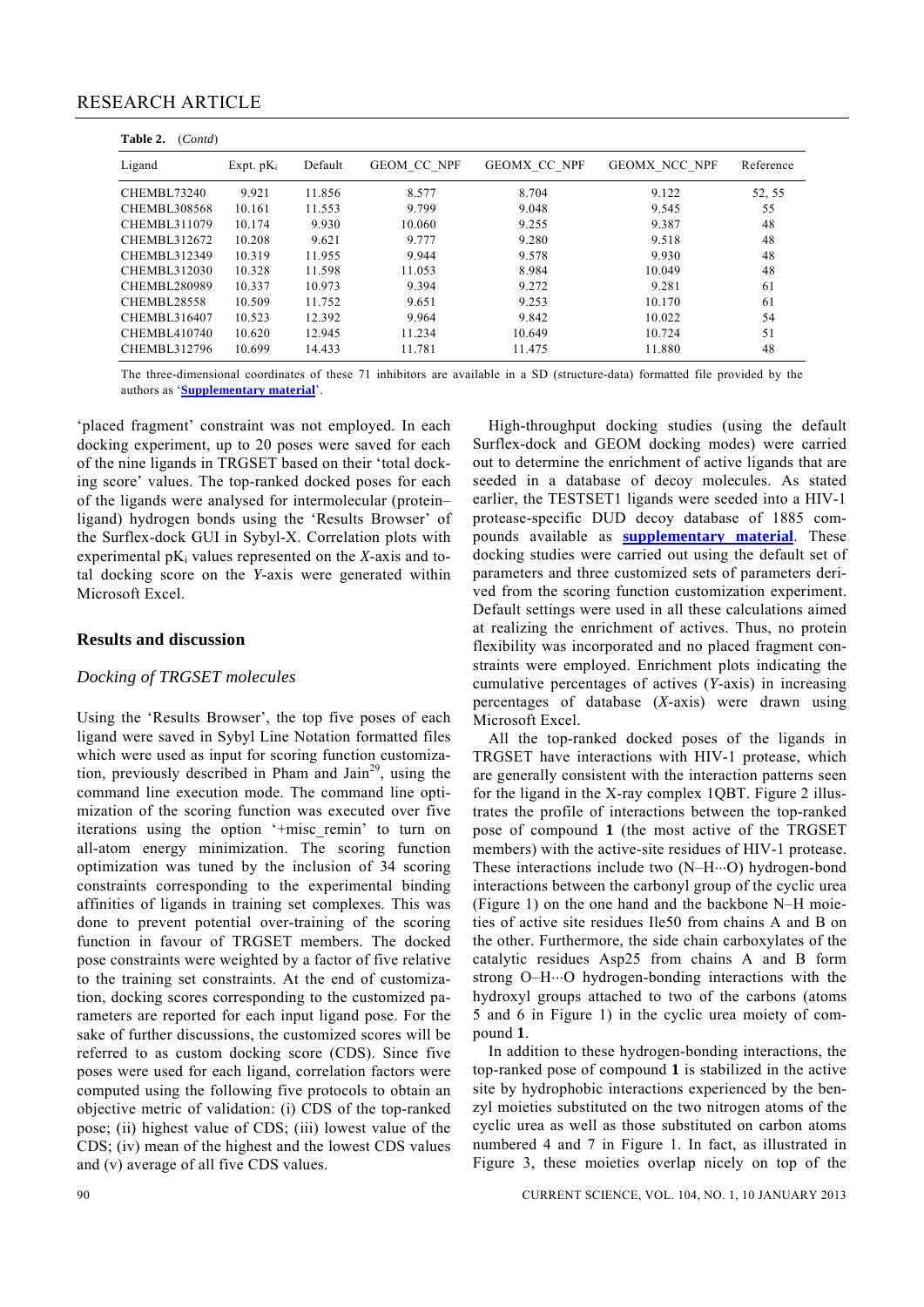corresponding benzyl moieties in the X-ray ligand of 1QBT and form hydrophobic interactions with the side chains of a number of valine and isoleucine residues lining the active site, including Ile50, Ile84, Val82, Ala29 and Pro81. It is gratifying to note that the average RMSDs of the benzyl moiety atoms relative to the corresponding atoms in the X-ray ligand are less than 1 Å. Figure 4 shows the overlap of the top-ranked poses of compounds **1** and **2**, which are the two most active compounds in the training set TRGSET, in the active site of the 1QBT protein. These poses were computed using the GEOMX docking mode without core constraints and protein flexibility. The overlap of these poses with the X-ray ligand is shown in Figure 3, which clearly illustrates the similarity in the location of the cyclic urea moiety of the top-ranked docked poses relative to that of the X-ray ligand (RMSD values of less than  $0.8 \text{ Å}$ ). The remaining seven molecules

in TRGSET (3 to 9) dock in the active site with generally larger variations in the locations of the urea and the benzyl moieties relative to the X-ray ligand. An example of such variations is shown in Figure 5 which illustrates the overlap of top-ranked docked poses obtained by GEOMX mode of docking without the application of core constraints and protein flexibility.

 Notwithstanding these variations, all the top-ranked docked poses are involved in hydrogen-bonding interactions with the main chain NH of Ile50 and side chain carboxylates of Asp25 from both the chains as described above in the case of the top-ranked docked poses of compounds **1** and **2**. Further evidence of these interactions is seen in the bunching together of the urea carbonyl group and the pendant hydroxyls (Figure 5).

 The conservation of the key interactions with the active site amino acid residues by various top-ranked docked



**Figure 2.** Computer graphic illustration of hydrogen-bonding interactions between the top-ranked docked pose of compound **1** in the active site of HIV-1 protease (from 1QBT). Hydrophobic packing interactions of the ligand phenyl rings against the side chain atoms of Ile84, Ile50 and Pro81 are also evident.



**Figure 4.** Overlap of the top-ranked poses of compounds **1** and **2**, in the active site of the 1QBT protein. Hydrogen-bonding interactions of the ligand hydroxyl groups with Asp25 side chain atoms (from both chains) are evident despite the change in stereochemistry for one of the hydroxyl groups.



**Figure 3.** Overlap of the top-ranked docked poses of compounds **1** and **2** with the X-ray structure of 1QBT ligand in the active site of HIV-1 protease of 1QBT.

CURRENT SCIENCE, VOL. 104, NO. 1, 10 JANUARY 2013 91



**Figure 5.** Overlap of the top-ranked docked poses of compounds **1**  through **9** in the active site of HIV-1. All the carbonyl oxygen atoms in the cyclic urea interact with the backbone NH moieties of Ile50 from either chain, while the hydroxyl moieties at C-5 and C-6 interact with Asp25 side chain carboxylate of either chain. The hydrophobic regions of the ligands have interactions similar to those depicted in Figure 4.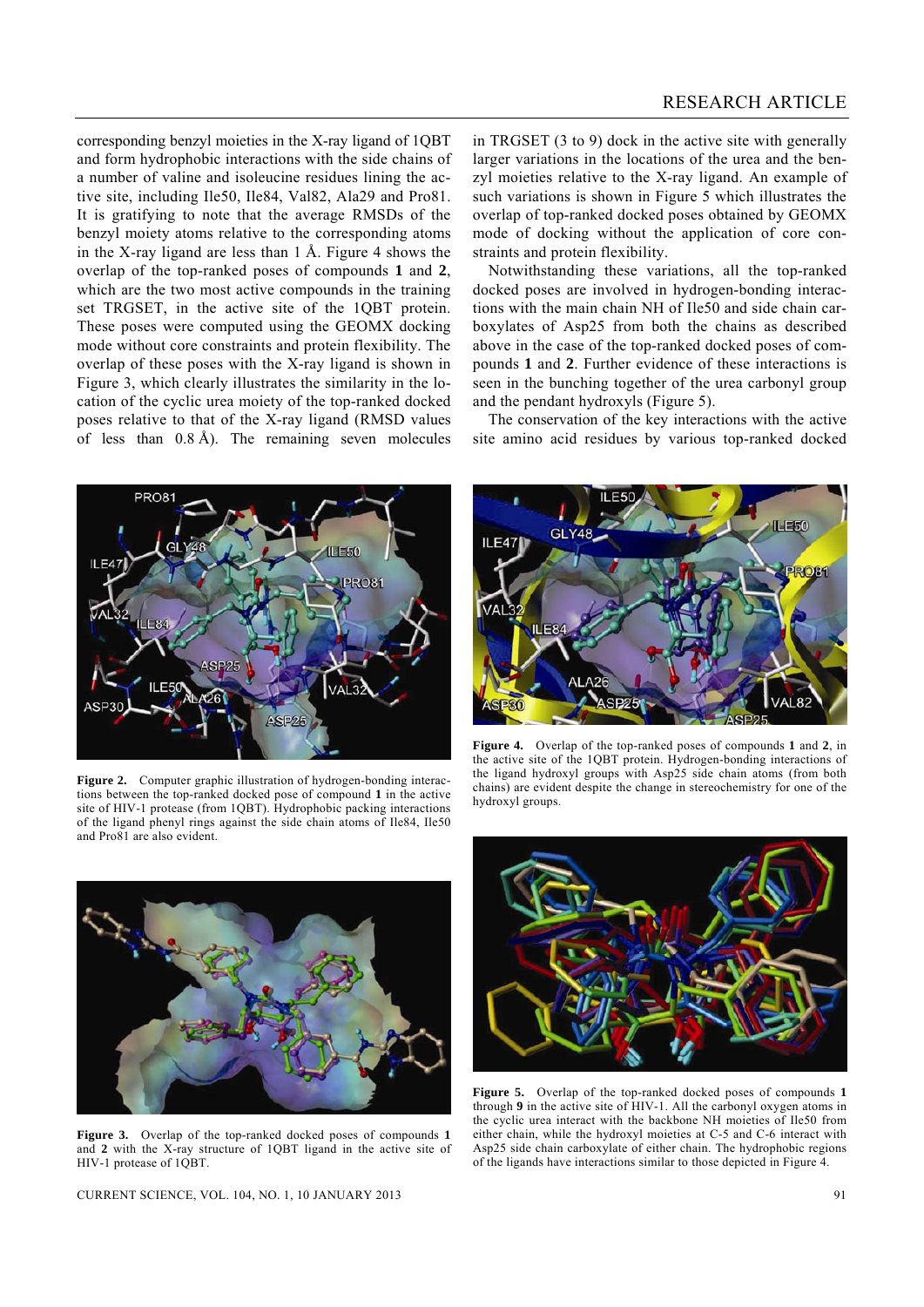|                |             | Stereochemistry (molecule number)* |                    |                    |                    |             |                    |                    |                    |                    |                        |  |
|----------------|-------------|------------------------------------|--------------------|--------------------|--------------------|-------------|--------------------|--------------------|--------------------|--------------------|------------------------|--|
| Docking mode   | Constraints | <b>RSSR</b><br>(1)                 | <b>RSRR</b><br>(2) | <b>RSSS</b><br>(3) | <b>RSRS</b><br>(4) | SSSS<br>(5) | <b>RRRR</b><br>(6) | <b>SRSS</b><br>(7) | <b>SRRS</b><br>(8) | <b>SRRR</b><br>(9) | Average<br><b>RMSD</b> |  |
| <b>DEFAULT</b> | $CC + NPF$  | 0.2                                | 1.3                | 0.19               | 1.31               | 0.61        | 1.3                | 0.87               | 1.3                | 1.32               | 0.93                   |  |
|                | $CC + PF$   | 0.28                               | 0.29               | 0.38               | 0.19               | 1.28        | 0.31               | 1.31               | 0.34               | 1.02               | 0.60                   |  |
|                | $NCC + NPF$ | 0.28                               | 1.28               | 0.96               | 0.83               | 0.91        | 1.31               | 0.25               | 1.32               | 0.82               | 0.88                   |  |
|                | $NCC + PF$  | 0.35                               | 0.31               | 1.31               | 0.25               | 1.19        | 1.28               | 0.58               | 1.3                | 0.27               | 0.76                   |  |
| <b>GEOM</b>    | $CC + NPF$  | 0.37                               | 0.3                | 1.31               | 0.79               | 1.28        | 0.24               | 1.28               | 1.28               | 0.93               | 0.86                   |  |
|                | $CC + PF$   | 0.44                               | 0.29               | 0.53               | 0.41               | 1.3         | 1.31               | 1.21               | 1.29               | 0.96               | 0.86                   |  |
|                | $NCC + NPF$ | 0.44                               | 1.28               | 0.2                | 0.41               | 0.87        | 0.93               | 0.89               | 1.29               | 1.29               | 0.84                   |  |
|                | $NCC + PF$  | 0.81                               | 0.29               | 0.66               | 1.07               | 0.87        | 0.36               | 0.24               | 0.28               | 0.21               | 0.53                   |  |
| <b>GEOMX</b>   | $CC + NPF$  | 1.29                               | 0.3                | 0.23               | 1.37               | 0.87        | 1.26               | 0.89               | 1.23               | 0.34               | 0.86                   |  |
|                | $CC + PF$   | 1.3                                | 0.2                | 0.26               | 0.27               | 1.33        | 1.3                | 0.87               | 1.3                | 0.25               | 0.79                   |  |
|                | $NCC + NPF$ | 1.3                                | 0.2                | 1.32               | 0.27               | 0.28        | 1.3                | 0.82               | 1.3                | 0.26               | 0.78                   |  |
|                | $NCC + PF$  | 1.3                                | 1.28               | 0.26               | 1.35               | 0.97        | 1.31               | 0.25               | 0.16               | 0.25               | 0.79                   |  |
| <b>SCREEN</b>  | $CC + NPF$  | 1.3                                | 1.29               | 0.19               | 1.31               | 1.29        | 0.22               | 1.3                | 1.31               | 0.92               | 1.01                   |  |
|                | $CC + PF$   | 1.3                                | 1.29               | 0.62               | 0.58               | 0.3         | 0.22               | 0.79               | 1.29               | 0.92               | 0.81                   |  |
|                | $NCC + NPF$ | 1.31                               | 1.3                | 0.9                | 0.18               | 0.61        | 1.27               | 0.85               | 1.31               | 1.32               | 1.01                   |  |
|                | $NCC + PF$  | 1.35                               | 1.65               | 0.18               | 0.41               | 1.16        | 1.57               | 1.29               | 0.35               | 1.16               | 1.01                   |  |

**Table 3.** Root mean square deviations (RMSD; in Å) of the top-ranked docked poses relative to the common core atoms in the 1QBT ligand

\*See Figure 1.

**Table 4.** Correlation factors (last row) between the experimental pK<sub>i</sub> values of compounds 1 through 9 (TRGSET) listed in column 2 and computed docking scores using various computational protocols listed in columns 3 to 18. Subscripts 1–4 correspond to the following combinations: 1, Core constraints and no protein flexibility; 2, Core constraints and protein flexibility; 3, No core constraints and no protein flexibility, and 4, No core constraints and protein flexibility. Docking scores corresponding to GEOM (G), GEOMX (GX), SCREEN (SCR) and DEFAULT (DEF) modes of docking are shown in columns 3–6, 7–10, 11–14 and 15–18 respectively

|                               |        | Scoring function customization: docking modes and parameters |                |                |                |          |                     |          |          |                  |               |               |         |         |         |                          |         |
|-------------------------------|--------|--------------------------------------------------------------|----------------|----------------|----------------|----------|---------------------|----------|----------|------------------|---------------|---------------|---------|---------|---------|--------------------------|---------|
|                               |        |                                                              | GEOM (G)       | GEOMX (GX)     |                |          | <b>SCREEN</b> (SCR) |          |          |                  | DEFAULT (DEF) |               |         |         |         |                          |         |
| $Compound*$                   | $pK_i$ | Gı                                                           | G <sub>2</sub> | G <sub>3</sub> | G <sub>4</sub> | $GX_{1}$ | $GX_{2}$            | $GX_{3}$ | $GX_{4}$ | SCR <sub>1</sub> |               | $SCR$ , $SCR$ | $SCR_4$ | $DEF_1$ | $DEF_2$ | $DEF_3$ DEF <sub>4</sub> |         |
| 1                             | 8.44   | 7.95                                                         | 8.48           | 7.63           | 6.91           | 8.15     | 7.44                | 8.13     | 8.63     | 7.95             | 6.24          | 6.32          | 7.88    | 7.95    | 6.90    | 6.77                     | 5.30    |
| 2                             | 8.22   | 8.56                                                         | 8.34           | 8.41           | 7.91           | 8.45     | 7.94                | 8.56     | 7.93     | 8.17             | 6.17          | 8.27          | 6.17    | 8.30    | 6.57    | 8.27                     | 6.22    |
| 3                             | 7.19   | 7.67                                                         | 8.56           | 7.83           | 7.53           | 8.52     | 7.44                | 7.89     | 8.20     | 7.83             | 7.52          | 7.34          | 7.52    | 8.11    | 7.52    | 7.34                     | 7.52    |
| 4                             | 6.60   | 7.78                                                         | 6.57           | 7.86           | 7.66           | 8.58     | 7.00                | 8.58     | 7.11     | 7.03             | 6.28          | 6.69          | 7.18    | 7.09    | 7.46    | 6.85                     | 7.69    |
| 5                             | 6.25   | 7.43                                                         | 7.14           | 7.84           | 5.69           | 7.91     | 6.56                | 8.03     | 6.45     | 7.65             | 6.57          | 6.34          | 5.83    | 7.65    | 7.80    | 6.58                     | 7.36    |
| 6                             | 5.87   | 7.92                                                         | 6.04           | 7.92           | 6.21           | 9.15     | 6.12                | 7.97     | 5.66     | 8.08             | 6.91          | 7.92          | 6.05    | 7.39    | 6.91    | 7.92                     | 6.91    |
| 7                             | 5.77   | 8.10                                                         | 7.68           | 8.10           | 7.26           | 8.10     | 7.32                | 8.55     | 7.26     | 8.10             | 5.60          | 8.10          | 4.27    | 8.10    | 6.76    | 8.10                     | 6.76    |
| 8                             | 5.42   | 8.12                                                         | 7.18           | 7.60           | 6.86           | 8.12     | 7.01                | 7.46     | 7.21     | 7.64             | 7.69          | 7.17          | 7.86    | 7.64    | 6.27    | 7.17                     | 7.58    |
| 9                             | 5.17   | 7.61                                                         | 7.12           | 7.50           | 7.12           | 7.98     | 6.23                | 7.98     | 6.78     | 7.09             | 6.60          | 6.48          | 5.94    | 6.73    | 7.89    | 6.49                     | 6.19    |
| Correlation $(R) \rightarrow$ |        | 0.37                                                         | 0.69           | 0.39           | 0.37           | 0.13     | 0.74                | 0.38     | 0.74     | 0.42             | $-0.24$       | 0.04          | 0.38    | 0.62    | $-0.18$ | 0.17                     | $-0.47$ |

\*See Figure 1.

poses is consistent with their RMSD values relative to the common core atoms found in the X-ray pose of the 1QBT ligand. All the 38 heavy atoms in ligands **1** through **9** are common to the 1QBT ligand and their 'in-place' RMSD values in the top-ranked docked poses are listed in Table 3 in each docking protocol described above. As seen from Table 3, all the RMSD values are less than 2 Å and the average RMSD values across the nine compounds are fairly insensitive to the docking protocol. For example, the RMSD values obtained for top-ranked poses with default docking mode are similar to those obtained by the more time-expensive GEOM and GEOMX docking modes. The lowest RMSD values are obtained with GEOM docked top-ranked poses in a protocol incorporating protein flexibility but no core constraints.

 A key question that we have addressed in these studies is how well the Surflex-dock scores of the top-ranked docked poses of compounds **1** to **7** correlate with their measured  $pK_i$  values of HIV-1 protease inhibition. Toward this end, we have computed the Pearson-*R* (correlation) factors between the experimental  $pK_i$  and computed total score values in Surflex-dock (Table 4). As seen from Table 4, docking with GEOMX and incorporation of post-docking protein flexibility (PDPF) leads to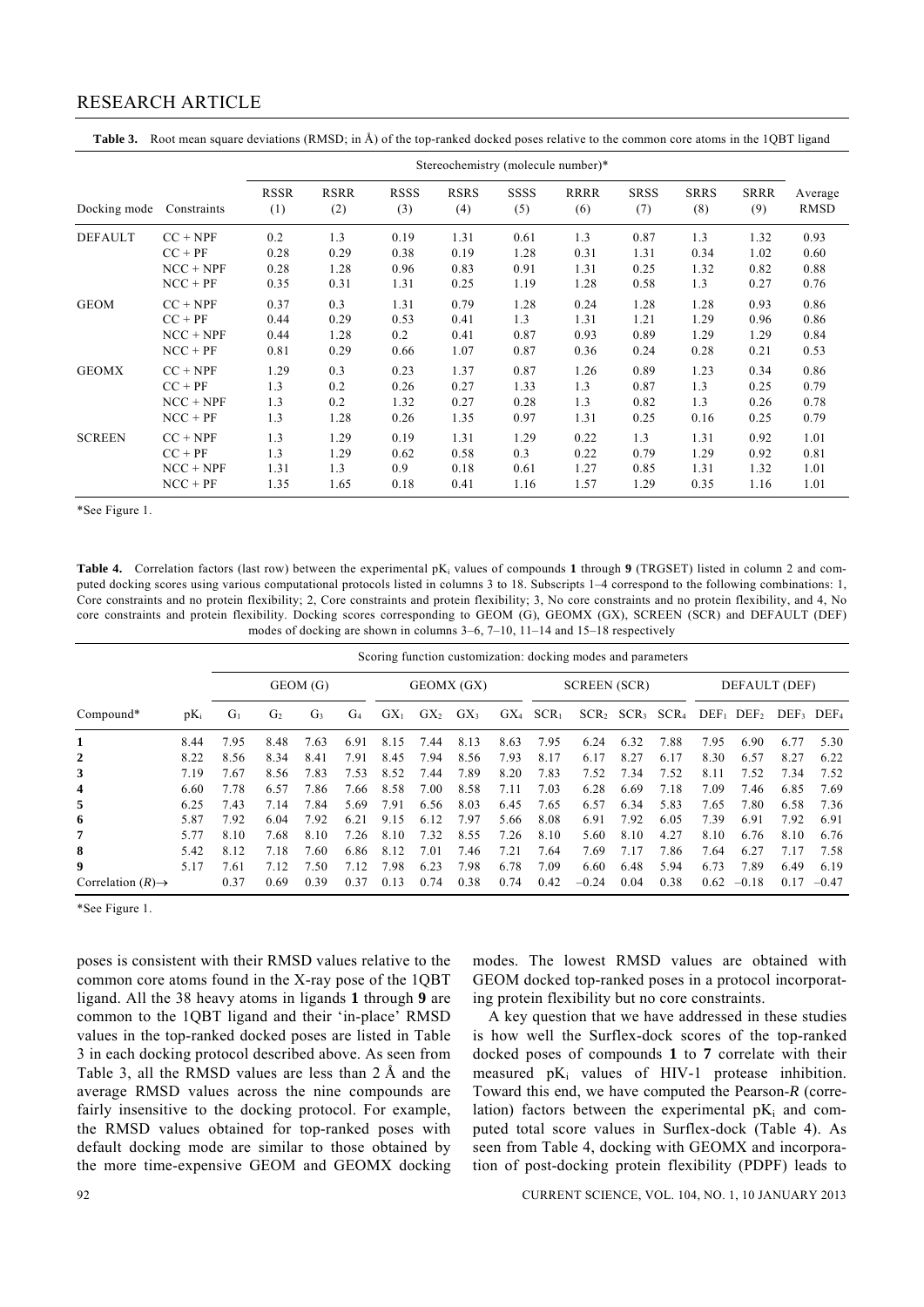the highest correlation factor value of 0.74. This correlation seems to be independent of whether core constraints are included or excluded in the docking of the TRGSET



Figure 6. Enrichment curves showing the recovery of HIV-1 protease active inhibitors using 'Default' docking mode. Four sets of docking parameters were used corresponding to the default scoring function (dark green) and three customized scoring functions. The AUC (area under the curve) values are as follows: Default (0.85), GEOM CC NPF (0.84), GEOMX CC\_NPF (0.86) and GEOMX\_NCC\_NPF  $(0.90)$ .



Figure 7. Enrichment curves showing the recovery of HIV-1 protease active inhibitors using 'GEOM' docking mode. Four sets of docking parameters were used corresponding to the default scoring function (blue) and three customized scoring functions. The AUC values are as follows: Default (0.96), GEOM\_CC\_NPF (0.94), GEOMX\_CC\_NPF  $(0.92)$  and GEOMX\_NCC\_NPF  $(0.95)$ .

CURRENT SCIENCE, VOL. 104, NO. 1, 10 JANUARY 2013 93

compounds. By contrast, the correlation is much poorer when post-docking protein flexibility is not included, as seen by the correlation values of 0.14 and 0.38. Comparable correlation value  $(R = 0.69)$  is also observed with GEOM docked poses when protein flexibility is incorporated along with the application of core constraints. However, the correlation is much poorer with GEOM docking when post-docking protein flexibility is employed while not applying core constraints. Most of the docking experiments using the default mode and screening mode led to poor correlation between experimental  $pK_i$  values and docking scores of top-ranked poses. Surprisingly, in the default mode of docking a correlation factor of 0.62 is observed for poses generated with core constraints and no post-docking protein flexibility, whereas introducing this flexibility worsens the correlation to –0.18. Thus, it appears that docking scores generally do not correlate well with experimentally observed  $pK_i$  values despite the accuracy of the docking modes of the top-ranked poses, unless post-docking protein flexibility is included. This is not entirely surprising since the Surflex-dock scoring function in its default implementation is guided by two metrics – pose prediction accuracy and enrichment of actives seeded in a decoy dataset. Indeed, as discussed earlier the docking accuracy is reproduced for the TRGSET compounds. Also, HIV-1 protease active inhibitors seeded in the DUD decoy set of 1885 compounds are recovered with good enrichments, as illustrated in Figures 6 and 7, where the percentage of actives recovered (*Y*-axis) are plotted as a function of percentage of database screened (*X*-axis). In the plots, the red (Figure 6) and blue (Figure 7) coloured curves correspond to virtual screening using the default and GEOM docking modes respectively. As is evident in the plots, in the case of GEOM mode screening, more than 90% of the active compounds is recovered within the top 5% of the total database (enrichment factor of 18). All the actives are recovered within 22% of the total database leading to a minimum enrichment of 4.55. On the other hand, twothirds of the active compounds are recovered in the top 5% of the total database in the screening by default docking mode (enrichment factor of 13.4), while 90% of the actives is recovered in 60% of the total dataset (enrichment factor of 1.5). Both methods recover about 32% of the active compounds in 1% of the total database. These results indicate that a substantial number of actives is recovered in a small fraction (e.g. 1% to 5%) with significant enrichment. Such enrichments, reflected by their area under the curve (AUC) values of 0.84 and 0.90 respectively, are useful sources of lead identification in pharmaceutical drug discovery workflows.

 At the suggestion of one of the reviewers, we have studied the possibility of obtaining better correlations with experimental data by the individual contributions to the total score. We would like to emphasize that in the case of the Surflex-dock scoring function, such contributions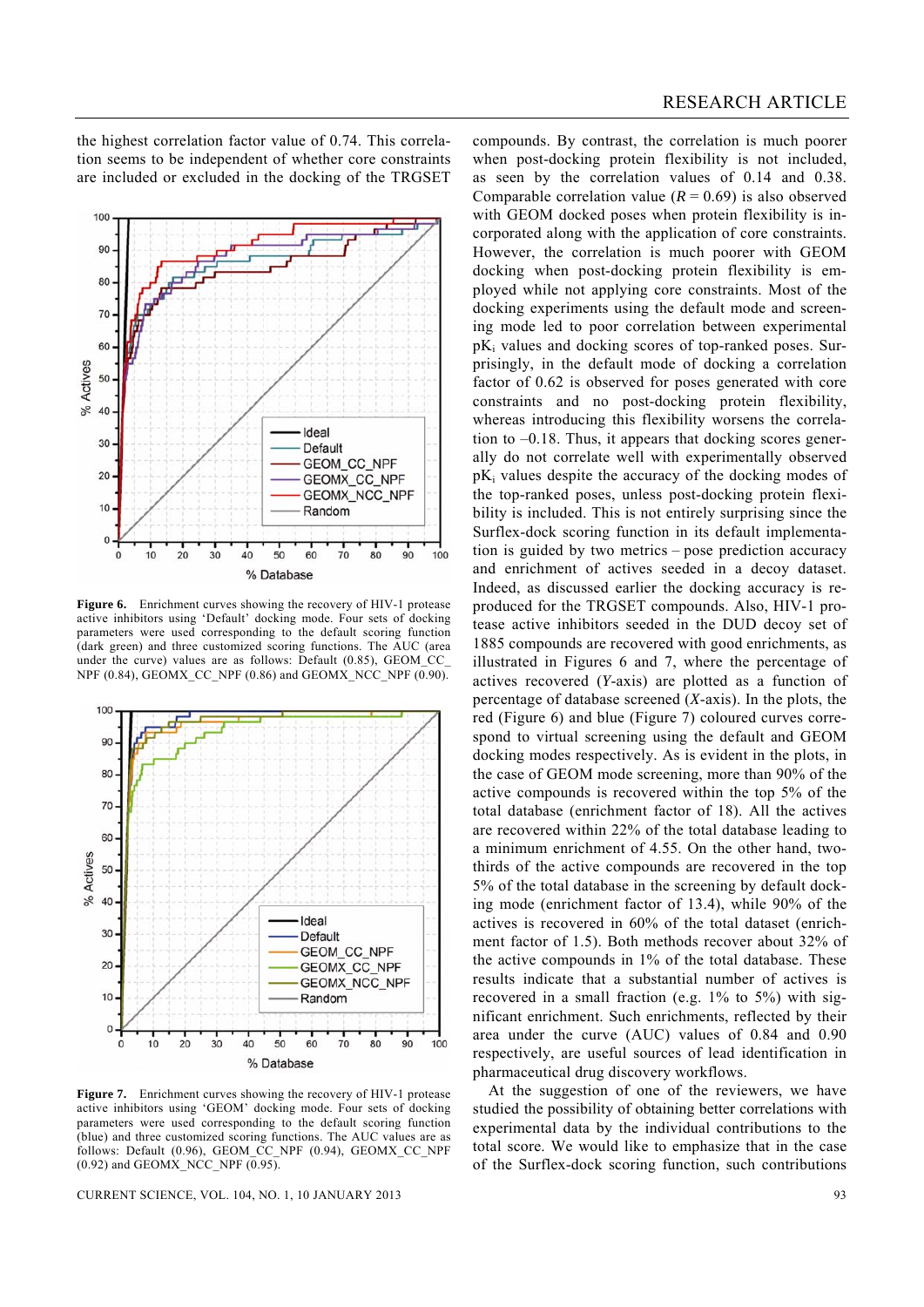Table 5. Correlation factors between experimental pK<sub>i</sub> and docking scores obtained from customized scoring functions using top 5 docked poses for each of the nine ligands in TRGSET. The columns labelled CC and PF correspond to the usage of 'core constraints' and 'protein flexibility' in the docking protocols. Correlations corresponding to average scores, maximum scores, minimum scores, top-ranked scores, and mean of minimum and maximum scores are shown in columns 4–7 respectively. The last column depicts the gain in correlation factor due to customization based on the highest correlation for a given docking protocol

| Docking mode   | CC             | PF             | Average | Maximum | Minimum | MMB <sub>2</sub> | Top rank | Highest | Default<br>parameters | Gain    |
|----------------|----------------|----------------|---------|---------|---------|------------------|----------|---------|-----------------------|---------|
| <b>DEFAULT</b> | N <sub>0</sub> | No             | 0.29    | 0.28    | 0.24    | 0.30             | 0.41     | 0.41    | 0.17                  | 0.24    |
|                | N <sub>0</sub> | Yes            | $-0.64$ | $-0.37$ | $-0.49$ | $-0.54$          | $-0.29$  | $-0.29$ | $-0.47$               | 0.17    |
|                | Yes            | No             | 0.54    | 0.62    | 0.08    | 0.38             | 0.57     | 0.62    | 0.62                  | 0.00    |
|                | Yes            | Yes            | 0.20    | $-0.05$ | 0.39    | 0.28             | 0.16     | 0.39    | $-0.18$               | 0.57    |
| <b>GEOM</b>    | No             | No             | 0.32    | 0.19    | 0.53    | 0.37             | 0.33     | 0.53    | 0.39                  | 0.14    |
|                | N <sub>0</sub> | Yes            | 0.30    | 0.17    | $-0.28$ | $-0.10$          | 0.38     | 0.38    | 0.37                  | 0.01    |
|                | Yes            | No             | 0.61    | 0.50    | 0.59    | 0.58             | 0.46     | 0.61    | 0.37                  | 0.24    |
|                | Yes            | Yes            | 0.68    | 0.17    | 0.44    | 0.53             | 0.49     | 0.68    | 0.69                  | $-0.01$ |
| <b>GEOMX</b>   | No             | N <sub>0</sub> | 0.60    | 0.39    | 0.65    | 0.62             | 0.20     | 0.65    | 0.38                  | 0.27    |
|                | No             | Yes            | 0.57    | 0.49    | 0.31    | 0.63             | 0.19     | 0.63    | 0.74                  | $-0.11$ |
|                | Yes            | N <sub>0</sub> | 0.49    | 0.36    | 0.39    | 0.50             | 0.18     | 0.50    | 0.13                  | 0.37    |
|                | Yes            | Yes            | 0.66    | 0.31    | 0.77    | 0.64             | 0.26     | 0.77    | 0.74                  | 0.03    |
| <b>SCREEN</b>  | No             | No             | 0.17    | 0.36    | $-0.03$ | 0.17             | 0.40     | 0.40    | 0.04                  | 0.36    |
|                | No             | Yes            | 0.35    | 0.61    | $-0.05$ | 0.34             | 0.06     | 0.61    | 0.38                  | 0.23    |
|                | Yes            | No             | 0.56    | 0.45    | 0.52    | 0.52             | 0.40     | 0.56    | 0.42                  | 0.14    |
|                | Yes            | Yes            | 0.62    | 0.65    | 0.13    | 0.44             | 0.20     | 0.65    | $-0.24$               | 0.89    |

are constituted by electrostatic, van der Waals (steric/ hydrophobic) and entropic terms and that terms such as  $\pi$ -stacking, hydrogen bonding, hydrophobic enclosure, etc. are not evaluated explicitly (as they are considered implicitly embedded in the simpler electrostatic and van der Waals terms). Our analyses indicate that the correlations between the experimental data on the one hand and the three individual contributions on the other, are generally no better than the correlations with the total scores. Of the three, the electrostatic terms have the best correlations in general. However, their values are less than or equal to the correlation factors obtained with the total scores. The contributions to total binding by more specific interactions as  $\pi$ -stacking, hydrogen bonding, hydrophobic enclosure are being currently evaluated using alternative docking software methods and are beyond the scope of this article. They will be discussed in detail in a future publication. The preliminary analyses also demonstrate no special advantage for the individual contributions (unpublished data).

 In light of the poor correlation between the experimental observations and computed docking scores (as discussed above), we customized the scoring function of Surflex-dock by tuning it to the reported  $pK_i$  values of the TRGSET compounds. Correlation factors obtained using customized scoring functions are shown in Table 5. Correlation factors obtained by five different metrics (as outlined earlier in the article and tabulated in columns marked 'Average', 'Max', 'Min', 'MMB2' and 'Top Rank') are shown in Table 5. In addition, the column labelled 'Highest' shows the maximum correlation obtained by any metric and the column 'Gain' shows the increase in correlation factor due to customization of scoring function (by considering the highest value obtained). In the case of GEOM and GEOMX docking modes, customization does lead to larger improvements in correlation factors when post-docking protein flexibility is not included. However, the scoring function customization does not marginally appreciate when PDPF is included in the docking protocol. In fact, in the case of GEOMX docking mode, the default scoring function yields better correlation than any of the metrics computed using customized scoring function when PDPF is included. Scoring function customization has maximal benefit on the correlations obtained for screening and default modes of docking with the inclusion of PDPF and core constraints (gain of 0.89 and 0.57 respectively). On the other hand, it has only modest impact on correlations obtained with scores from docking studies without incorporating PDPF. In addition, we have also examined the impact of increasing the number of refinement cycles (option '-repeat') in the scoring function optimization process. Changing this value from 5 to 10 and 25 did not seem to alter the correlation factors significantly (less than 0.05). In response to a suggestion made by one of the reviewers, we would like to add that the approach of tuning the scoring function (that is unique to Surflex-dock scoring function) for improving binding predictions can be applicable widely wherever appropriate amount of experimental data are available, but cannot be correlated directly to the computed docking scores. Typically,  $p_{1}C_{50}$  values are harder to correlate with docking scores compared to  $pK_i$  values and in such cases, a customized and tuned scoring function would be especially useful in designing compounds belonging to specific chemotypes as enzyme inhibitors.

 Based on the above reported analyses, we have chosen three of the customized scoring functions corresponding to (a) GEOM docking with core constraints and no PDPF,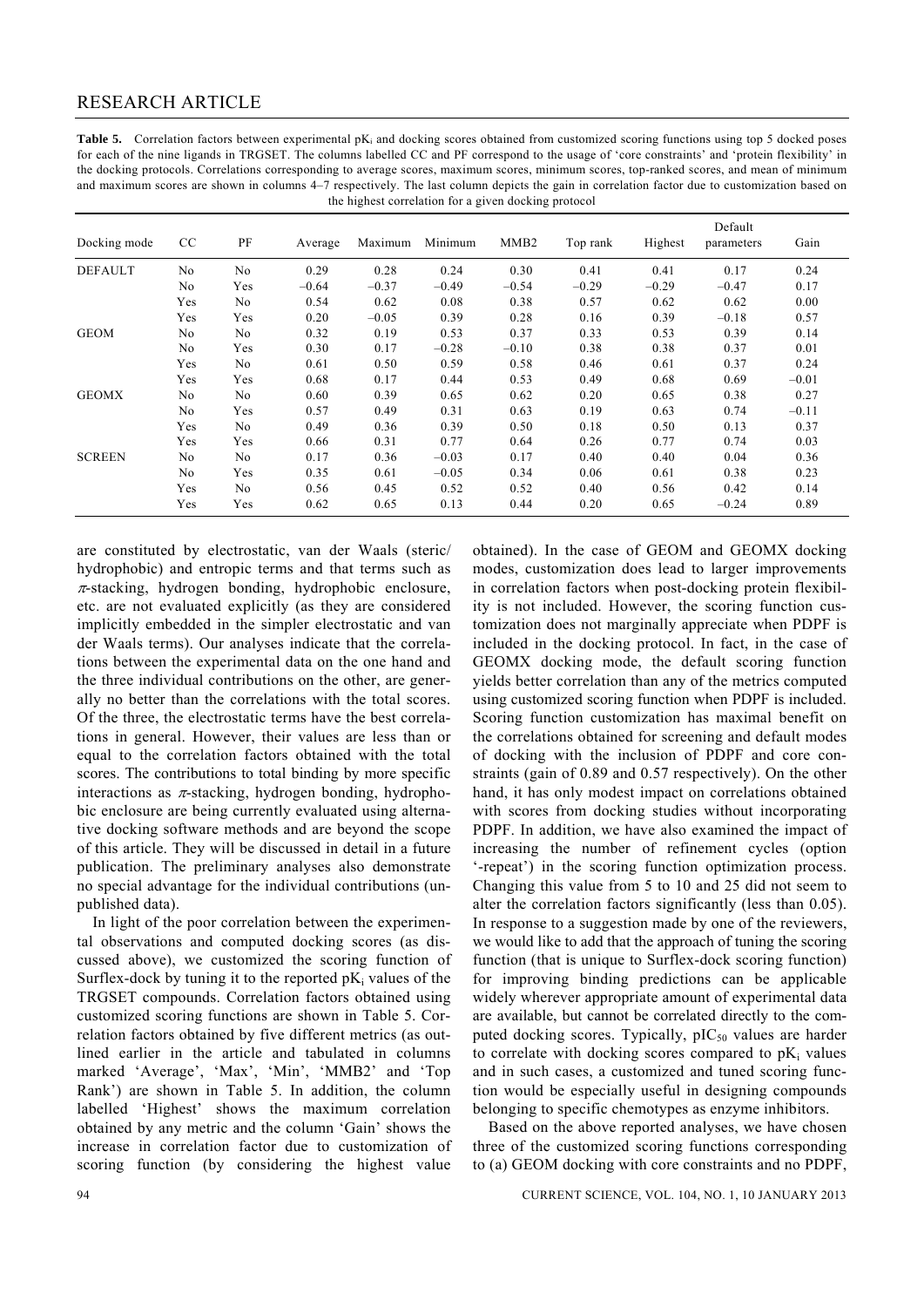

**Figure 8.** Correlation plots between experimental pK<sub>i</sub> values of HIV-1 protease inhibition and 'Default mode' Surflex docking scores obtained with (*a*) Default, (*b*) GEOM\_CC\_NPF, (*c*) GEOMX\_CC\_NPF and (*d*) GEOMX NCC NPF parameters. The *R*-squared values of the trend lines of these distributions are also shown.

(b) GEOMX docking with core constraints and no PDPF and (c) GEOMX docking with no core constraints and no PDPF. We have used these scoring functions to see if they will have any impact on the enrichments of actives discussed earlier. Figures 6 and 7 show the enrichment plots for the recovery of the actives obtained by the DEFAULT and GEOM modes of docking respectively. In each figure, the enrichment plots were obtained with the default scoring function and the aforementioned three customized scoring functions. The raw data corresponding to these plots are given under '**Supplementary Material**', which shows the percentage of actives recovered in each percentage of the total database studied.

 In these screening studies, as indicated earlier, no core constraints and PDPF were employed. It is seen that the usage of custom scoring functions derived from the poses of GEOMX docking with and without core constraints has positive impacts on the recovery of actives when the virtual screening is carried out using Default docking mode (Figure 6). Interestingly, in this case, the custom scoring function obtained from poses of GEOM docking have a somewhat negative impact on the enrichment compared to the default scoring function. Interestingly, all the four scoring functions show similar early enrichments as seen by the steep rise in the plots from 0% to 2% of the databases screened. Interestingly, in the case of virtual docking by GEOM docking method, the best enrichment is obtained by the default scoring function, although the enrichments obtained by two of the three custom scoring functions are similar. The scoring function obtained from poses of GEOMX docking with core constraints leads to appreciable deterioration of enrichment in this mode of virtual screening. Thus, these studies indicate the potential benefit of the customized scoring function on screening of actives when the faster default mode of docking is employed. This may not be entirely surprising since the GEOM mode of screening even with the default scoring function discriminates actives from the decoys reliably and the customization does not seem to contribute anything substantial to that behaviour.

 In addition to the enrichment studies, we have analysed the effects of employing the customized scoring functions on the correlation between computed docking scores and experimental pK<sub>i</sub> values for a series of HIV-1 protease inhibitors whose activity values span more than four orders of magnitude (TESTSET2). The  $pK_i$  values of the 71 compounds in TESTSET2 range from 6.3 to 10.7 (Table 2). It may be noted that the stereochemistry at the four chiral carbon atoms in all these molecules is maintained in the configuration present in molecule **1** of TRGSET (Figure 1) in light of its highest activity. Their docking scores, also listed in Table 2, were obtained using the 'Default' mode of Surflex docking without incorporating any post-docking protein flexibility and core constraints. The docking experiment was carried out in the spirit of high throughput virtual screening where the imposition of such additional constraints would not necessarily be practical.

The correlations between the experimental  $pK_i$  and docking scores are illustrated in Figure 8. As observed in these plots, the *R*-squared values of the correlations are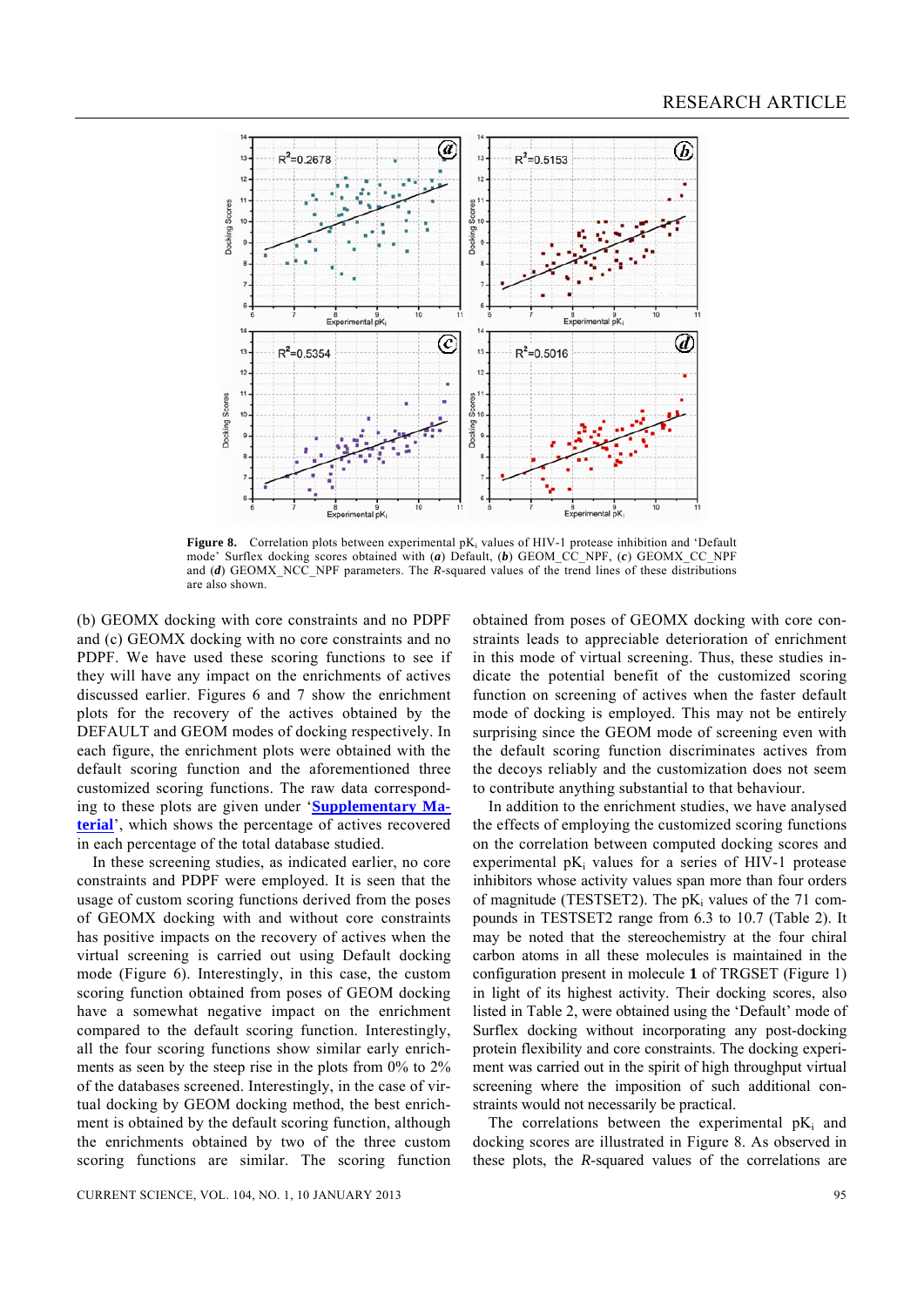improved from 0.26 (in the plot corresponding to default scoring function) to values greater than 0.5 upon the utilization of the customized scoring functions. This observation is significant in light of the fact that the scoring functions were derived from a much simpler training set of molecules which do not have the range of substituents on the cyclic urea core as seen in TESTSET2 molecules.

#### **Conclusion**

We have presented Surflex docking studies in the active site of HIV-1 protease as a function of various docking parameters such as incorporation of protein flexibility, core constraints and docking accuracy levels. We have carried out customization of Surflex-dock scoring function using a training set of cyclic urea inhibitors whose binding affinities span a little over three orders of magnitude. We have demonstrated that such customization does lead to improvement in the correlation of docking scores with the experimental data. We find that the customized scoring functions are helpful in improving the correlation between docking scores and experimental binding affinities for an external test set of HIV-1 protease inhibitors whose activities span more than four orders of magnitude. We have also demonstrated that in high-throughput virtual screening, the customized scoring functions have enhancing effects on the ability of the docking scores to recover active ligands seeded in a database of decoy molecules when lower accuracy docking methods are employed. The present study clearly illustrates the potential utility of scoring function customization in dockingbased approaches that are commonly used in drug discovery workflows.

#### **Supporting information**

Raw data corresponding to the enrichment plots in Figures 6 and 7 are listed in Table 6 under Supporting Material (available online), which shows the percentage of actives recovered as a function of the percentage of databases ranked on the basis of total docking score. The three-dimensional coordinates of the ligands listed in Tables 1 and 5 are provided in structure-data (SD) formatted files. This material is available free of charge on the *Current Science* website.

- 1. Glick, M. and Jacoby, E., The role of computational methods in the identification of bioactive compounds. *Curr. Opin. Chem. Biol*., 2011, **15**, 540–546.
- 2. Funatsu, K., Miyao, T. and Arakawa, M., Systematic generation of chemical structures for rational drug design based on QSAR models. *Curr. Comput. Aided Drug Des*., 2011, **7**, 1–9.
- 3. Ebalunode, J. O., Zheng, W. and Tropsha, A., Application of QSAR and shape pharmacophore modeling approaches for targeted chemical library design. *Methods Mol. Biol*., 2011, **685**, 111–133.
- 4. Koppen, H., Virtual screening what does it give us? *Curr. Opin. Drug Discov. Devel*., 2009, **12**, 397–407.
- 5. Cerqueira, N. M., Sousa, S. F., Fernandes, P. A. and Ramos, M. J., Virtual screening of compound libraries. *Methods Mol. Biol*., 2009, **572**, 57–70.
- 6. McInnes, C., Virtual screening strategies in drug discovery. *Curr. Opin. Chem. Biol*., 2007, **11**, 494–502.
- 7. Schwardt, O., Kolb, H. and Ernst, B., Drug discovery today. *Curr. Top. Med. Chem*., 2003, **3**, 1–9.
- 8. Ma, X. H., Comparative analysis of machine learning methods in ligand-based virtual screening of large compound libraries. *Comb. Chem. High Throughput Screen*, 2009, **12**, 344–357.
- 9. Klabunde, T. and Jager, R., Chemogenomics approaches to G-protein coupled receptor lead finding. *Ernst Schering Res. Found. Workshop*, 2006, 31–46.
- 10. Klebe, G., Recent developments in structure-based drug design. *J. Mol. Med.* (*Berl.*), 2000, **78**, 269–281.
- 11. Brooks, W. H., Guida, W. C. and Daniel, K. G., The significance of chirality in drug design and development. *Curr. Top. Med. Chem*., 2011, **11**, 760–770.
- 12. Schneider, G., Trends in virtual combinatorial library design. *Curr. Med. Chem*., 2002, **9**, 2095–2101.
- 13. Tropsha, A. and Golbraikh, A., Predictive QSAR modeling workflow, model applicability domains, and virtual screening. *Curr. Pharm. Des*., 2007, **13**, 3494–3504.
- 14. Cramer, R. D., Cruz, P., Stahl, G., Curtiss, W. C., Campbell, B., Masek, B. B. and Soltanshahi, F., Virtual screening for R-groups, including predicted  $pIC_{50}$  contributions, within large structural databases, using Topomer CoMFA. *J. Chem. Inf. Model.*, 2008, **48**, 2180–2195.
- 15. Giganti, D., Guillemain, H., Spadoni, J. L., Nilges, M., Zagury, J. F. and Montes, M., Comparative evaluation of 3D virtual ligand screening methods: impact of the molecular alignment on enrichment. *J. Chem. Inf. Model.*, 2010, **50**, 992–1004.
- 16. Lemmen, C. and Lengauer, T., Computational methods for the structural alignment of molecules. *J. Comput. Aided Mol. Des*., 2000, **14**, 215–232.
- 17. Zhong, S., Zhang, Y. and Xiu, Z., Rescoring ligand docking poses. *Curr. Opin. Drug Discov. Devel*., 2010, **13**, 326–334.
- 18. Waszkowycz, B., Towards improving compound selection in structure-based virtual screening. *Drug Discov. Today*, 2008, **13**, 219– 226.
- 19. Kontoyianni, M., Madhav, P., Suchanek, E. and Seibel, W., Theoretical and practical considerations in virtual screening: a beaten field? *Curr. Med. Chem*., 2008, **15**, 107–116.
- 20. Kroemer, R. T., Structure-based drug design: docking and scoring. *Curr. Protein Pept. Sci*., 2007, **8**, 312–328.
- 21. Kitchen, D. B., Decornez, H., Furr, J. R. and Bajorath, J., Docking and scoring in virtual screening for drug discovery: methods and applications. *Nature Rev. Drug Discov*., 2004, **3**, 935–949.
- 22. Jansen, J. M. and Martin, E. J., Target-biased scoring approaches and expert systems in structure-based virtual screening. *Curr. Opin. Chem. Biol*., 2004, **8**, 359–364.
- 23. Fradera, X. and Mestres, J., Guided docking approaches to structurebased design and screening. *Curr. Top. Med. Chem*., 2004, **4**, 687– 700.
- 24. Jain, A. N., Surflex: fully automatic flexible molecular docking using a molecular similarity-based search engine. *J. Med. Chem.*, 2003, **46**, 499–511.
- 25. Miteva, M. A., Lee, W. H., Montes, M. O. and Villoutreix, B. O., Fast structure-based virtual ligand screening combining FRED, DOCK, and Surflex. *J. Med. Chem*., 2005, **48**, 6012–6022.
- 26. Plewczynski, D., Lazniewski, M., von Grotthuss, M., Rychlewski, L. and Ginalski, K., VoteDock: consensus docking method for prediction of protein–ligand interactions. *J. Comput. Chem*., 2011, **32**, 568–581.